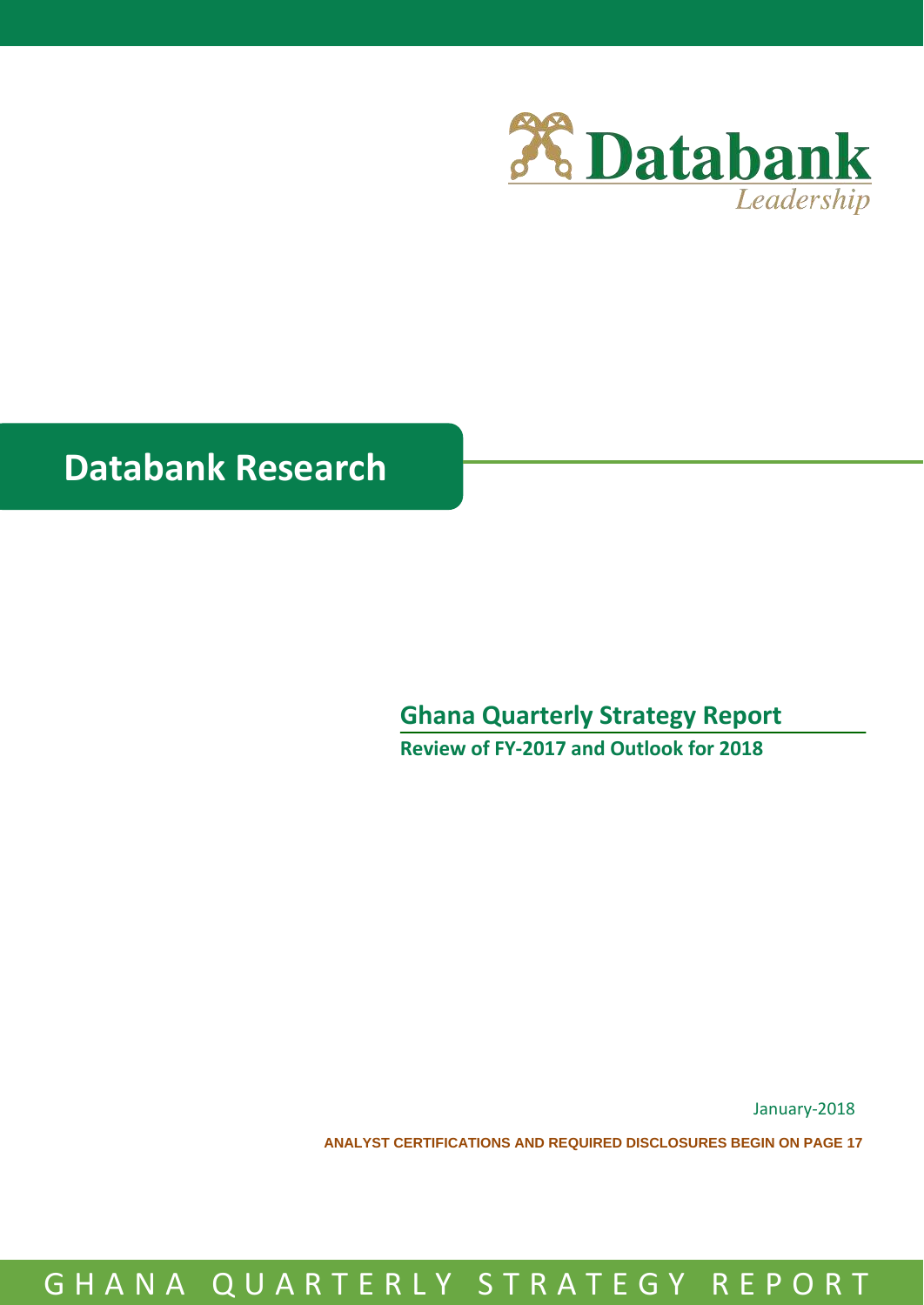

|  |  | <b>Table of Contents</b> |
|--|--|--------------------------|
|--|--|--------------------------|

| <b>ECONOMIC REVIEW AND OUTLOOK</b>                         |    |
|------------------------------------------------------------|----|
| <b>CURRENCY REVIEW AND OUTLOOK</b>                         |    |
| <b>FIXED INCOME MARKET REVIEW AND OUTLOOK</b>              |    |
| STOCK MARKET REVIEW AND OUTLOOK                            |    |
| REVIEW AND OUTLOOK OF SELECTED GLOBALLY TRADED COMMODITIES | 13 |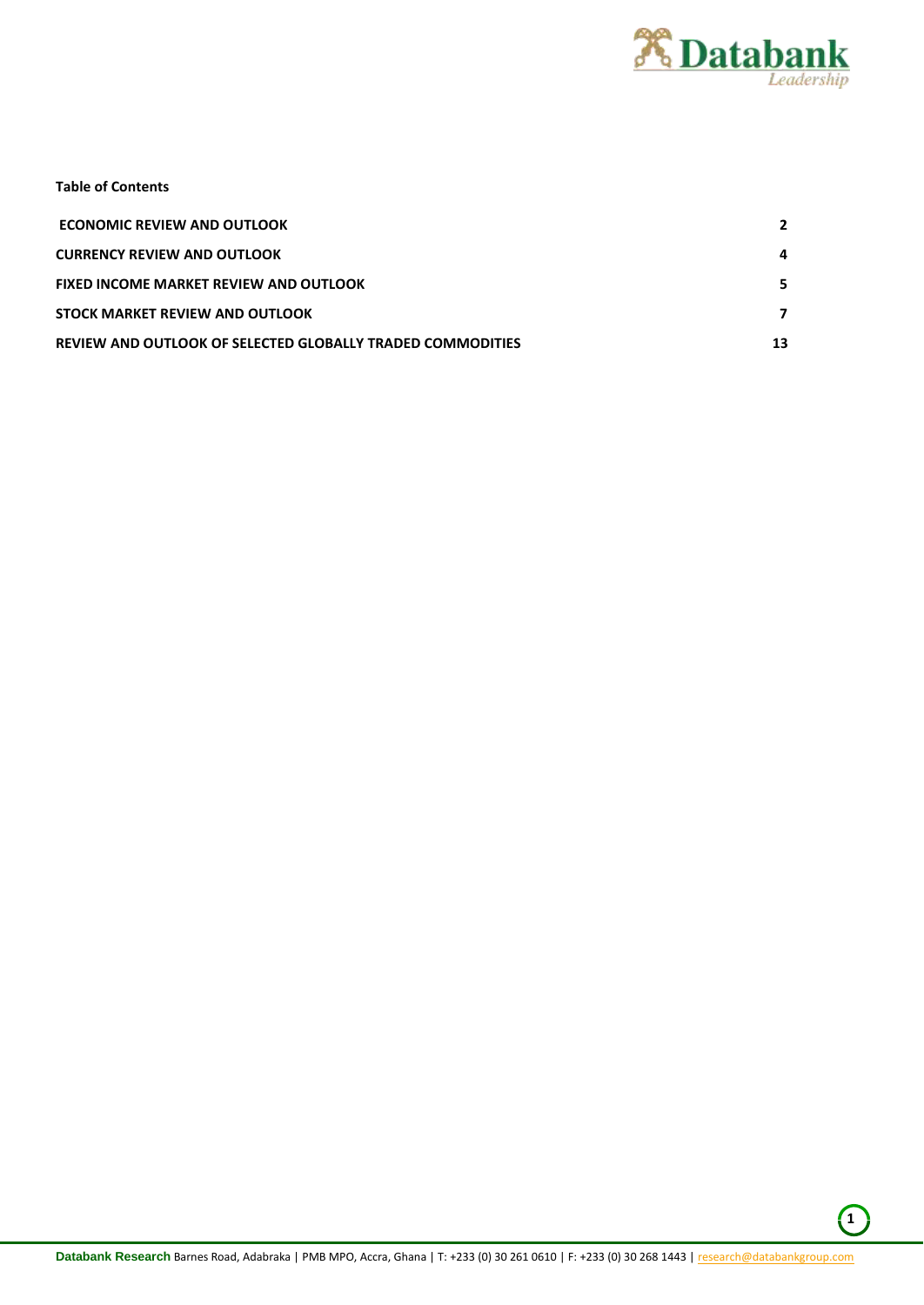## Ghana | Quarterly Report

January-2018



#### <span id="page-2-0"></span>**Economic Review and Outlook**

## Brighter prospect for non-oil GDP growth as macroeconomic stability firms up in 2018

Ghana's policy framework for 2017 was designed to restore fiscal sustainability and consolidate macroeconomic stability as a crucial anchor for investor confidence and economic growth. Against this backdrop, the implementation of the 2017 budget focused on reducing the budget deficit amidst tax reliefs to complement monetary policy. This was with the goal of sustaining disinflation towards price stability by the end of 2018.

## **Fiscal Performance in 2017:** Renewed commitment to fiscal sustainability underpins expenditure controls.

Ghana's fiscal plan for 2017 was restrained by a broad-based shortfall in government revenue as economic activity in the non-oil sector remained weak, undermining both direct and indirect taxes. In the 9months-to-September 2017, total revenue (Inc. grants) was 9.3% less than the target of GH¢31.35 billion as domestic revenue (GH¢27.48 billion) and grants (GH¢948.1 million) were lower than their respective targets by 8.7% and 24.2% respectively.

In line with the authorities' quest to restore fiscal credibility, the government implemented strict expenditure controls, ensuring that total expenditure (Inc. arrears payment) during the 9months-to-September 2017 turned out 8.1% below the budget ceiling of GH¢41.04 billion. The fiscal control measures resulted in a narrower budget deficit of 4.6% against a target of 4.8% for the 9months to Sep-2017.

## **Fiscal Outlook for 2018:** Government would seek higher revenue to achieve its set fiscal limit of 3% – 5% *as we expect expenditure pressures to mount over the short to medium-term.*

While the Ghanaian authorities successfully managed the fiscal risk of a shortfall in revenue in 2017 by slashing discretionary expenditure items, such as public expenditure on goods and services, CAPEX and the allocation to other government agencies, we believe the sustainability of such expenditure cuts would be doubtful in 2018.

We anticipate that in 2018, the government would be confronted with expenditure pressures in order to stimulate the 5.4% growth target for the nonoil sector as well as to also sustain its social intervention programs, particularly, the Free SHS program. The government anticipates total expenditure (incl. arrears payment) of GH¢62.01 billion for 2018 (+14.5% YoY and 25.7% of GDP) with employee compensation and interest payments accounting for 31.6% and 24.0% respectively of total expenditure.

The other drivers of public expenditure in 2018 would include goods & services (GH¢3.53 billion: +57%YoY) and the domestically financed component of CAPEX (GH¢3.34 billion: +219%YoY). Against this backdrop, we perceive an elevated risk of expenditure pressure in 2018 particularly as the higher public spending would be critical to achieving the non-oil sector growth target of 5.4%.

#### **Exhibit 1: Expenditure performance vs target**





**Exhibit 2: Revenue performance vs. target** 



#### **Exhibit 3: Monthly fiscal deficit vs. target**



*Source: Databank Research, Ministry of Finance*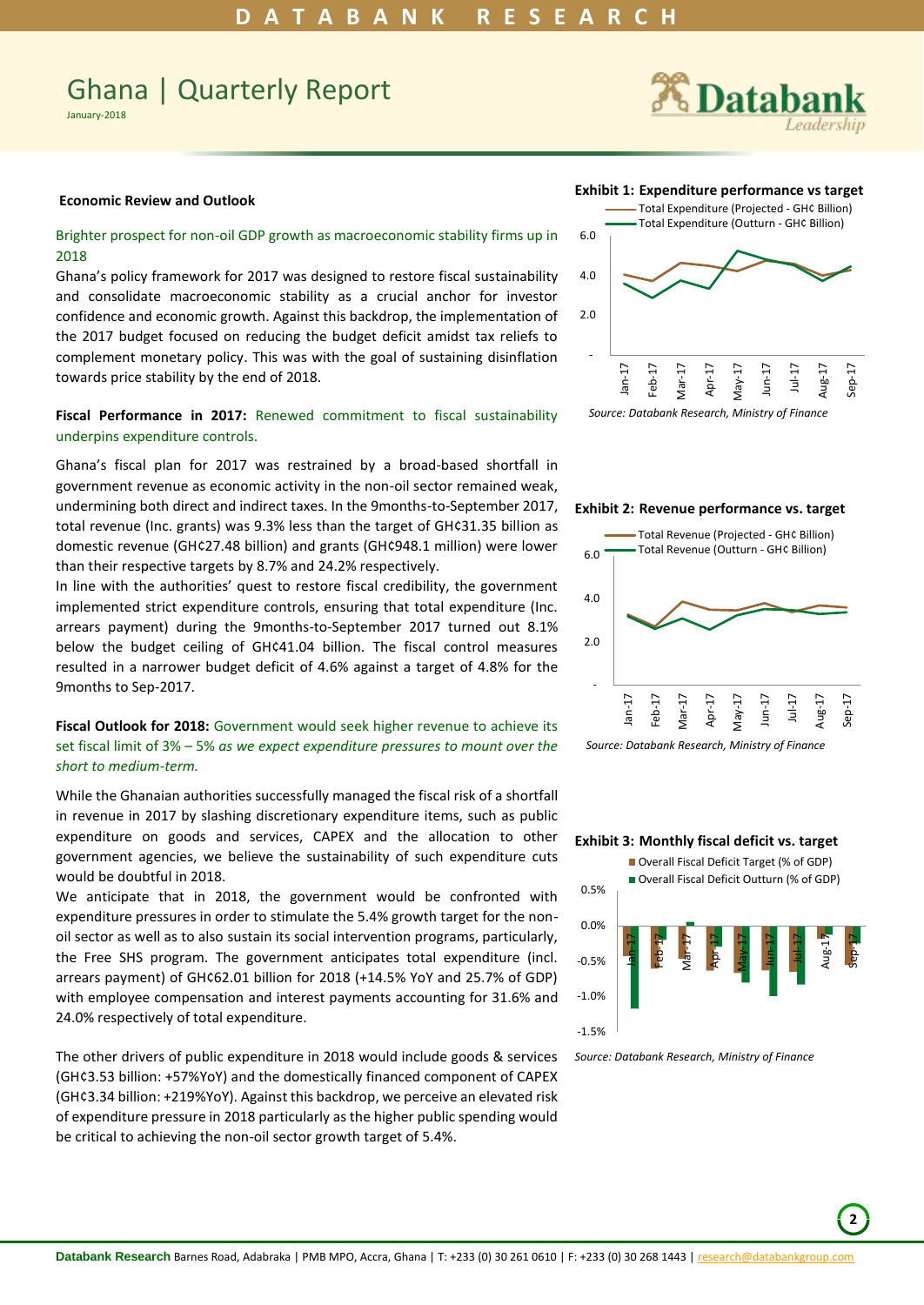

The potential expenditure pressures ahead will require a marked improvement in the revenue performance for 2018 in order to maintain the budget deficit within the set limit. Total domestic revenue for 2018 is projected at GH¢50.45 billion, reflecting a 27% YoY growth and representing 20.9% of GDP. The government's optimism about the 2018 revenue outlook is supported by the ongoing enforcement of tax compliance and improving tax administration through the deployment of Fiscal Electronic Devices.

As a part of improving tax administration, the tax stamp policy for all excisable goods commenced in January 2018 with the objective of reducing the counterfeiting of products and to improve the government's revenue generation. Although we expect the tax stamp policy to support government revenue, we believe the real impact on revenue would be observed in the 2H-2018 as government plans to bear the full cost of the stamp in the 1H-2018. While we believe the government remains committed to fiscal sustainability, we reckon that mounting expenditure pressures could pose a key risk in 2018. We therefore project an end-2018 fiscal deficit equivalent to 4.7% of GDP (GOG: 4.5%).

## **Growth Momentum in 2017:** Recovery in hydrocarbon production propelled overall real GDP growth despite a lackluster performance in the non-oil sector.

Ghana's return to the path of robust GDP growth in 2017 was fueled by a substantial recovery in oil and gas production following a 16.5% contraction in hydrocarbon production in 2016. Average growth rate in overall real GDP during the 9months to Sep-2017 was 8.3%, supported by a 106% average growth in the oil & gas sector over the same period. The pace of recovery in overall real GDP in 2017 was sharper-than the government's target of 6.3% as the anticipated shutdown of the Jubilee field FPSO was deferred to 2018, ensuring a higher-than projected output from the Jubilee field. Although the GDP data for the fourth quarter of 2017 is yet to be published by the Ghana Statistical Service (GSS), we believe that the overall growth outturn for 2017 could exceed 8%.

Growth in the non-oil sector remained uninspiring in 2017 owing to cuts to public expenditure in key sectors and a tight credit condition (in spite of BOG's monetary easing) due to the weak asset quality of the banking sector. The average growth rate in the non-oil sector during the 9months to Sep-2017 was thus 4.4%, marginally below the government's target of 4.6% for 2017.

## **Growth Outlook:** We view the government's overall GDP growth target of 6.8% as conservative despite the anticipated disruption to oil production from the Jubilee field

The growth in oil & gas output is broadly expected to slowdown in 2018 as the repair of the Jubilee FPSO turret bearing, is expected to culminate in a complete shutdown of the FPSO for seven-to-nine weeks. While the first phase of the shutdown is expect to take between four-to-six weeks in the first quarter of 2018, the second phase of the shutdown is projected to take approximately three weeks in the fourth quarter of 2018.

Our estimates, using expected production data from the operators of the oil fields and the government, indicate that crude oil production from Ghana's three oil fields could range between 59.83 million barrels and 61.95 million barrels in 2018. Although our lower band of 59.83 million barrels conservatively assumed a 13-week shutdown (rather than the operators' expected shutdown of up to 9-

## **Exhibit 4: Quarterly real GDP growth rate**



 *Source: Databank Research, Ghana Statistical Service*



 *Source: Databank Research, Ghana Statistical Service*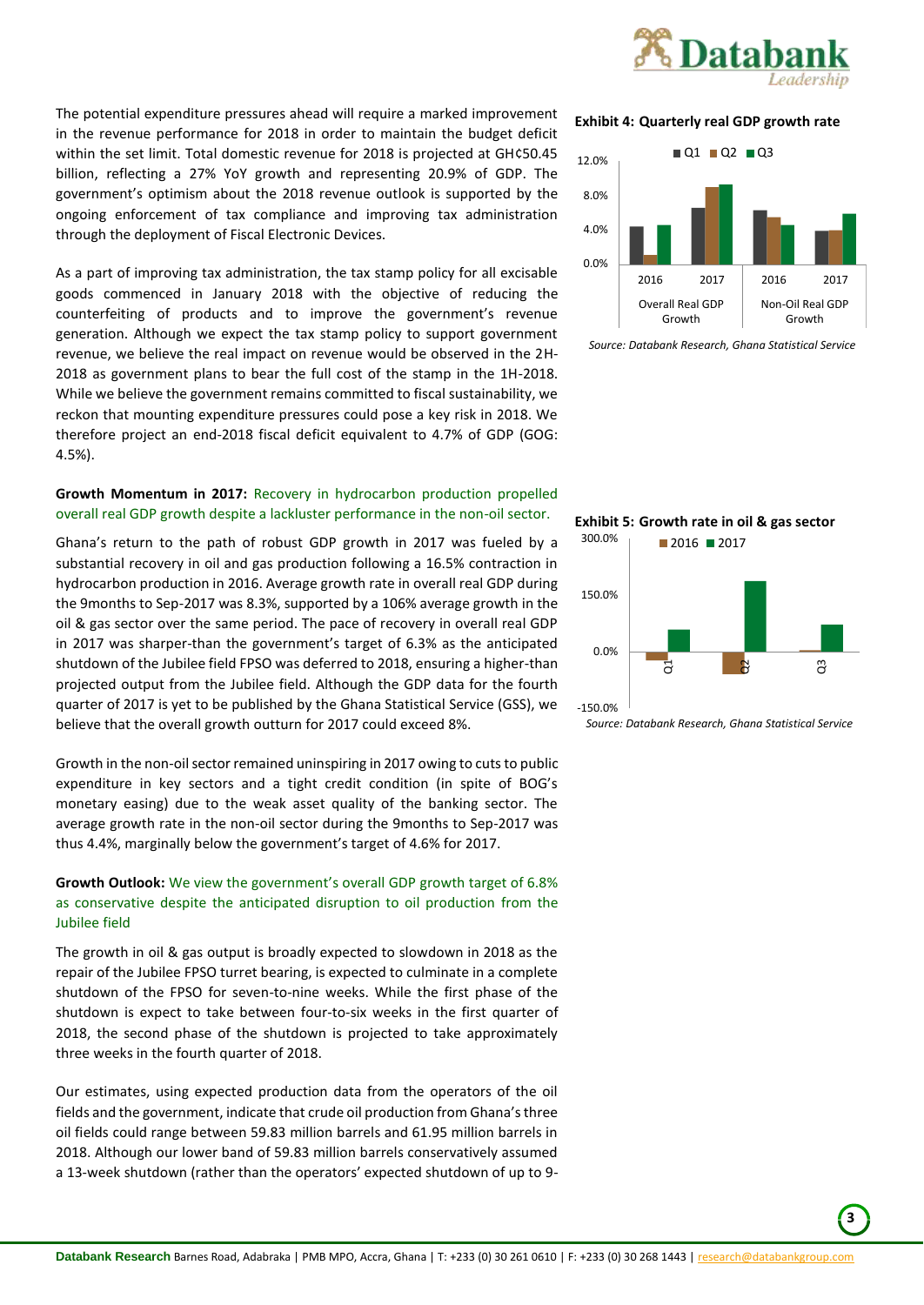

weeks), the result is 12.3% higher than the government's expectation of 53.25 million barrels in 2018. This could potentially translate into a higher overall real GDP growth, exceeding the government's expectation of a 6.8% growth in 2018. We also believe that the non-oil sector of Ghana's economy could register a faster growth rate in 2018 than observed in 2017. With the anticipated improvement in banks' balance sheet (through a reduction in non-performing loans and higher stated capital), we expect a faster rate of credit expansion which would support private sector investment and economic activity. As domestic revenue improves in 2018, we also anticipate a steady increase in public expenditure (particularly on goods & services and other social intervention programs) which should support aggregate demand and growth. In this regard, we project an overall real GDP growth rate of 7.8% ± 50bps in 2018 higher than the government's target growth rate of 6.8%.

**Inflation outlook:** We expect a sustained decline in the CPI inflation rate with the potential to hit single digit by mid-2018, barring unanticipated upside shocks from petroleum prices.

Inflationary pressures eased considerably in 2017, aided by lower cost pressures and subdued inflation expectations by both financial market and real sector investors. Headline inflation declined cumulatively by 360bps in 2017 to end the year at 11.8%.

We believe there is scope for a further decline in the inflation rate in 2018 as the market-based measures of inflation reach a compensation point to lower inflation expectations. We believe that the prevailing as well as expected monetary policy stance in 2018 firmly anchors demand pressures. While we believe that the continued decline in inflation to single digit would result in a cumulative reduction in the Monetary Policy Rate by up to 400bps in 2018, we anticipate a cautious easing path for the policy rate.

If approved by the Public Utilities and Regulatory Commission (PURC), the proposed 13% reduction in power tariffs (as indicated in the 2018 budget) would help contain cost pressures and support disinflation in 2018. We however perceive potential upside risks to headline inflation as crude oil price climbs toward \$70pb in early Jan-2018.

#### **Currency performance in 2017**

The Ghana Cedi's difficult start to 2017 was triggered by the Dec-2016 electionrelated pressures and the resultant fiscal uncertainty in the aftermath of the political activities. However, government's renewed commitment to fiscal credibility (through the 2017 budget) revived investor confidence which resulted in substantial offshore demand for GHS-denominated debts, supplying FX to restore the Cedi's stability. Thus, despite the persistent external risks, renewed investor confidence in Ghana's domestic policy environment supported the Cedi's recovery from an early-2017 depreciation of 8.8% to end 2017 with a 4.88% depreciation against the USD.

## <span id="page-4-0"></span>**Currency Outlook**

We expect the improving domestic balances to support a broadly stable Ghana Cedi vs. the US dollar.

We hold a bullish view on the Ghana Cedi in 2018 as we expect a steady narrowing of the twin deficits to balance potential pressures from external







 *Source: Databank Research, Bank of Ghana*

### **Exhibit 8: Interbank exchange rate dynamics**



 **4**

*Source: Databank Research, Bank of Ghana*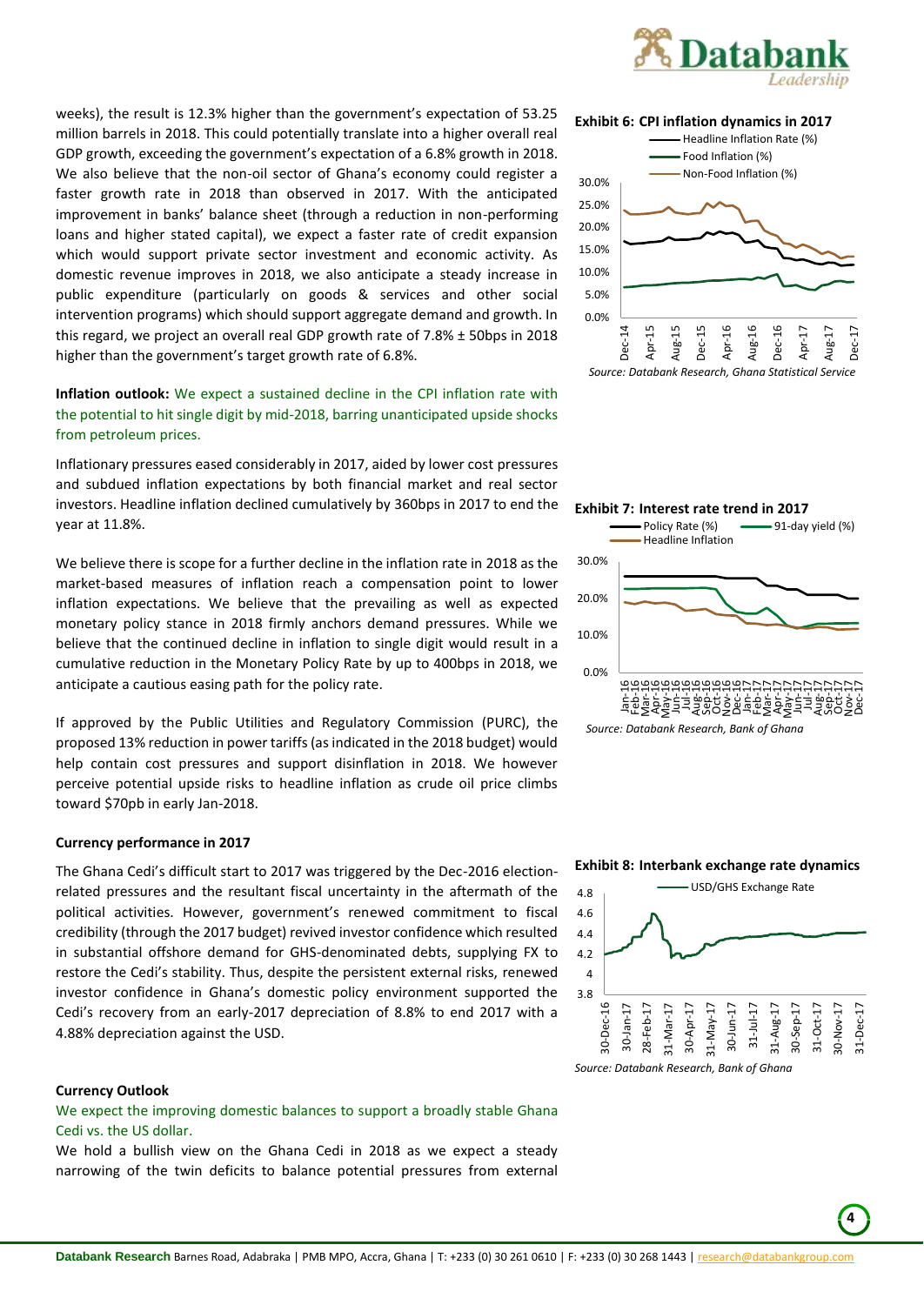

markets, particularly the ongoing monetary tightening in the US. Our assessment of the US Fed's projected path for the Federal funds rate points to at least three hikes in the funds rate in 2018, which could potentially distort capital flow to emerging and frontier markets. We however believe that the steady improvements recorded in the fiscal account and balance of payments position would be sustained in 2018. The Government of Ghana plans to issue up to \$1 billion worth of Eurobonds in the second quarter of 2018 while the Ghana COCOBOD's annual syndicated loan is also expected in late 2018. We believe the timing of the two foreign currency transactions would ensure a balanced flow of FX to anchor the Cedi's stability in 2018. We therefore project an interbank USD/GHS exchange rate of GH¢4.59 ± GHp10, equivalent to an annual depreciation rate of between 4% – 6% in 2018.

## <span id="page-5-0"></span>**Fixed Income Market Review**

Ghana's primary fixed income market was buoyant in 2017, aided by foreign investors' renewed appetite for sovereign debt issuances following a broad stabilization of the macroeconomy. The improved fiscal, inflation, economic growth and exchange rate outlook provided the springboard for government to extend the maturity profile of sovereign debts. In this regard, government successfully extended the maturity profile of domestic debts to 15 years (from 10 years). This resulted in a broad decline in yields across the maturity curve.

Economic Stability Boosts Investor demand for debts; swings interest rate southwards.

Nominal yields on treasury securities generally declined through 2017 on the back of the firming economic stability and improved investor sentiments. The yield on the benchmark 91-day bill declined cumulatively by 310 bps to 13.3% by end 2017. Yields on the longer-dated bonds equally declined broadly as a result of the firm and sustained demand for GoG bonds.

We note poor asset quality (depicted by an industry NPL ratio of 21.6% as at Oct-2017) as a major limitation to the decline in commercial lending rates and private sector credit growth. Despite a 550bps cut in the monetary policy rate, private sector credit grew by a paltry 9.4% y/y by Oct-2017 (compared with a growth rate of 12.1% over like period in 2016). Commercial banks mostly increased demand for short and medium term sovereign debts owing to the faltering commercial loan portfolio. This trend, together with strong off-shore demand, underscored the broad decline in yields on sovereign debts across the curve.

## Cedi stability underscored healthy USD adjusted returns on Ghana's longerdated debts.

The relative stability of the Cedi culminated in healthy dollar adjusted returns for off-shore investors through 2017. We opine that the healthy FX adjusted returns, amidst the low interest rates globally, explains the strong off-shore demand for GoG bonds in 2017. The Inflation premium on primary issuances however shrunk as inflation expectations improved, with the average inflation premium estimated at  $\sim$ 1.7% in 2017 (against the 2016 average of 4.4%).

Primary Market Activity: The government's fixed income market operations in 2017 were entirely in the domestic market. A total of GH¢69.2 billion was raised

#### **Exhibit 9: Databank macroeconomic 2018F**

| <b>GDP</b><br><b>Growth</b> | <b>Inflation</b>          | <b>Deficit</b> | Fiscal 91-day USD/GHS Gross GSE-CI<br>Yield FX rate Reserve Return |  |
|-----------------------------|---------------------------|----------------|--------------------------------------------------------------------|--|
|                             |                           |                | 7.8% 9.0% 4.7% 10.0% GHC4.59 3.5 25.0%                             |  |
|                             |                           |                | ±50bps ±100bps ±50bps ±100bps  ±GHp10 Months ±500bps               |  |
|                             | Source: Databank Research |                |                                                                    |  |

## **Exhibit 10: Inflation and yields dynamics**



*Source: Databank Research, Bank of Ghana*



*Source: Databank Research, Bank of Ghana*

## **Exhibit 12: Risk-adjusted returns on GoG Securities**

| <b>Maturity</b> | <b>Nominal</b><br><b>Return</b> | <b>USD Adjusted</b><br><b>Return</b> | <b>Infadjusted</b><br>return |
|-----------------|---------------------------------|--------------------------------------|------------------------------|
| $91$ -day       | 13.13%                          | 7.95%                                | 1.28%                        |
| $182$ -day      | 13.89%                          | 8.67%                                | 1.96%                        |
| $1$ -year       | 15.00%                          | 9.73%                                | 2.95%                        |
| 2-Year          | 17.50%                          | 12.12%                               | 5.19%                        |
| 3-Year          | 18.25%                          | 12.83%                               | 5.86%                        |
| 5-Year          | 17.60%                          | 12.21%                               | 5.28%                        |
| 7-Year          | 19.75%                          | 14.27%                               | 7.21%                        |
| 10-Year         | 19.00%                          | 13.55%                               | 6.54%                        |
| 15-Year         | 19.75%                          | 14.27%                               | 7.21%                        |

*Source: Databank Research, Bank of Ghana*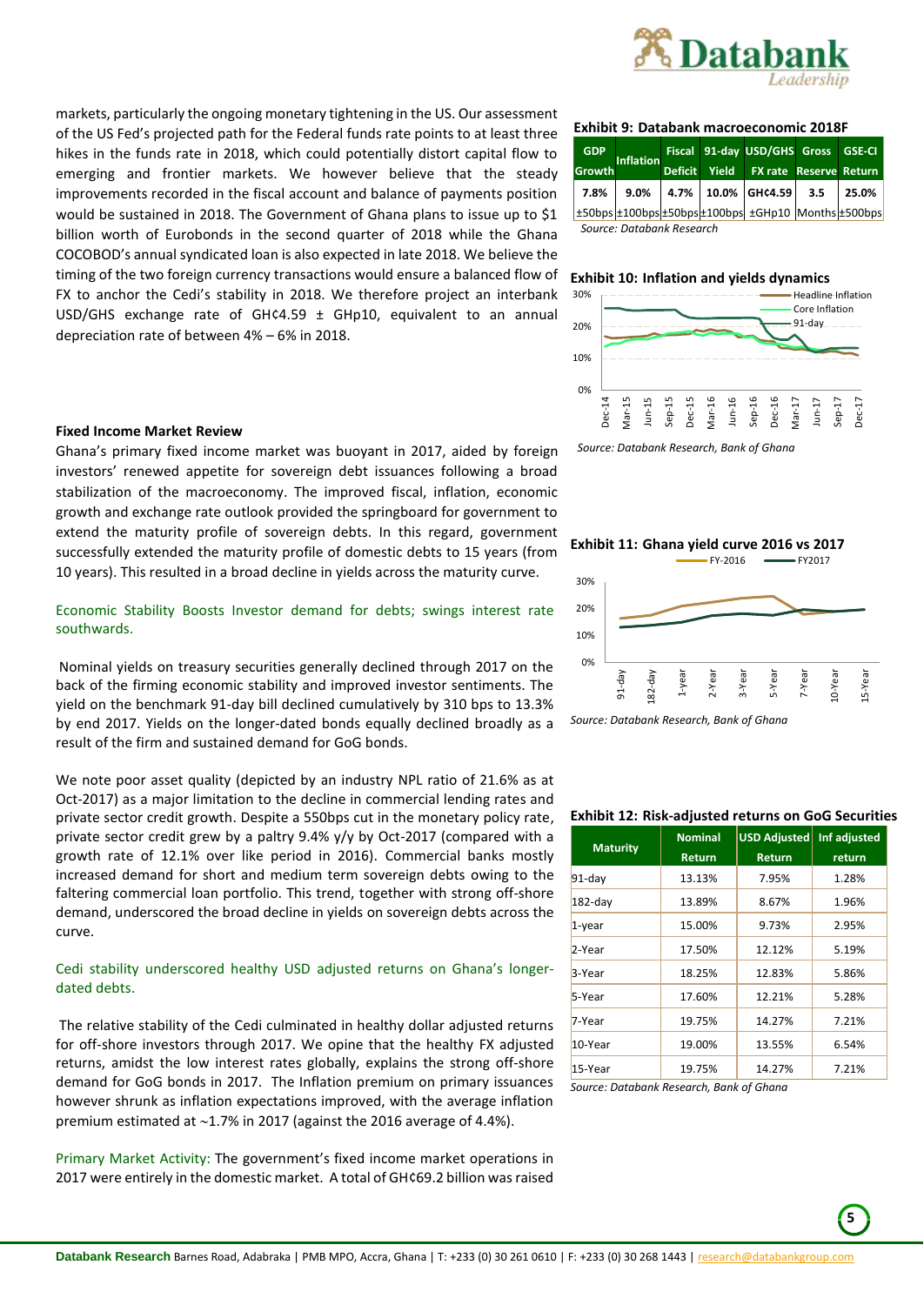

across the maturity spectrum through fresh issuances and tap-in arrangements against a borrowing target of GH¢ 54.5 billion. About GH¢55.74 billion of the proceeds were used to refinance matured debts over the period, with the remaining GH¢ 13.5 billion being fresh borrowing to finance fiscal operations.

The debt maturity re-profiling strategy resulted in a net repayment of GH¢7.3 billion on Treasury Bills in 2017, thus reducing short-term refinancing pressures. As a result, government's average weekly short-term (91 & 182 day) borrowing need for Q1-2018 has declined by ~46% y/y to GH¢534.31 million. We expect this reduced short-term re-financing need to suppress short-term yields if the disinflation process and cedi stability is sustained.

## Secondary debt market activity

The secondary market for treasury debts was mostly illiquid on the Ghana Fixed Income Market (GFIM) as most of the longer dated bonds are closely held by domestic and off-shore institutional funds. The average turnover on Ghana's outstanding bonds was estimated at 34.8% in 2017 with the 3-Yr and 5-Yr instruments the most actively traded bonds, recording a turnover of  $\sim$ 77% and 42% respectively.

Government has consistently tapped some existing bonds in recent years in a bid to deepen the domestic bonds market. This strategy could reduce the number of fresh issuances, potentially increasing the float of the existing bonds and improve liquidity on the GFIM in the future if sustained.

## **Fixed Income Market Outlook**

The government seeks to borrow GH¢ 11 billion in Q1-2018. This is consistent with the  $Q1-2018$  Issuance calendar. The funds raised will be used to refinance maturities worth  $\sim$ GH¢9 billion with the remaining GH¢ 2 billion being fresh borrowing to finance budgetary operations. Barring any external shocks, particularly in petroleum prices in 2018, we expect a sustained pace of disinflation towards the medium-term target by HY-2018.

Similarly, we expect the positive fiscal outlook to be sustained, particularly in this final year of an IMF program. The ongoing banking sector reforms are also expected to strengthen the effectiveness of monetary policy operations. Against this backdrop, we estimate the nominal interest rate on primary issuances to be within the range of 11%-17% across the maturity curve by Dec-2018.

## **Exhibit 13: Primary debt market operations**

| <b>Security</b> | <b>Target</b><br>GHC'B | <b>Issuance</b><br>GH¢'B | <b>Maturity</b><br>GH¢'B | <b>Net</b><br><b>Issuance</b><br>GHC'B |
|-----------------|------------------------|--------------------------|--------------------------|----------------------------------------|
| $91$ -day       | 21.8                   | 34.7                     | 37.6                     | (2.96)                                 |
| $182$ -day      | 7.5                    | 7.04                     | 11.4                     | (4.35)                                 |
| $1-Yr$          | 2.8                    | 3.96                     | 2.5                      | 1.44                                   |
| $2-Yr$          | 2.9                    | 3.7                      | 1.67                     | 2.07                                   |
| 3-Yr            | 2.6                    | 3                        | 1.38                     | 1.62                                   |
| $5-Yr$          | 4.3                    | 6.96                     | 1.17                     | 5.79                                   |
| 7-Yr            | 1.1                    | 1.95                     |                          | 1.95                                   |
| 10-Yr           | 3.7                    | 3.1                      |                          | 3.12                                   |
| 15-Yr           | 7.8                    | 4.8                      |                          | 4.79                                   |
| Total           | 54.5                   | 69.2                     | 55.74                    | 13.48                                  |

*Source: Databank Research, Bank of Ghana*

## **Exhibit 14: Secondary Market for GoG Bonds**

|         | <b>Volume</b><br>Outs.<br>GHC' <sub>B</sub> | Volume<br>traded<br>GHC'B | <b>Turnover</b><br>ratio | Avg.<br>Weighted<br><b>Yield</b> |
|---------|---------------------------------------------|---------------------------|--------------------------|----------------------------------|
| $3-Yr$  | 7.27                                        | 2.84                      | 39.01%                   | 17.75%                           |
| $5-Yr$  | 7.61                                        | 5.84                      | 76.75%                   | 18.33%                           |
| $7-Yr$  | 1.73                                        | 0.69                      | 41.64%                   | 17.99%                           |
| $10-Yr$ | 7.41                                        | 0.95                      | 12.83%                   | 17.98%                           |
| $15-Yr$ | 4.79                                        | 0.19                      | 3.89%                    | 18.00%                           |
| Total   | 28.74                                       | 10.50                     | 34.83%                   | 18.01%                           |

*Source: Databank Research, Bank of Ghana*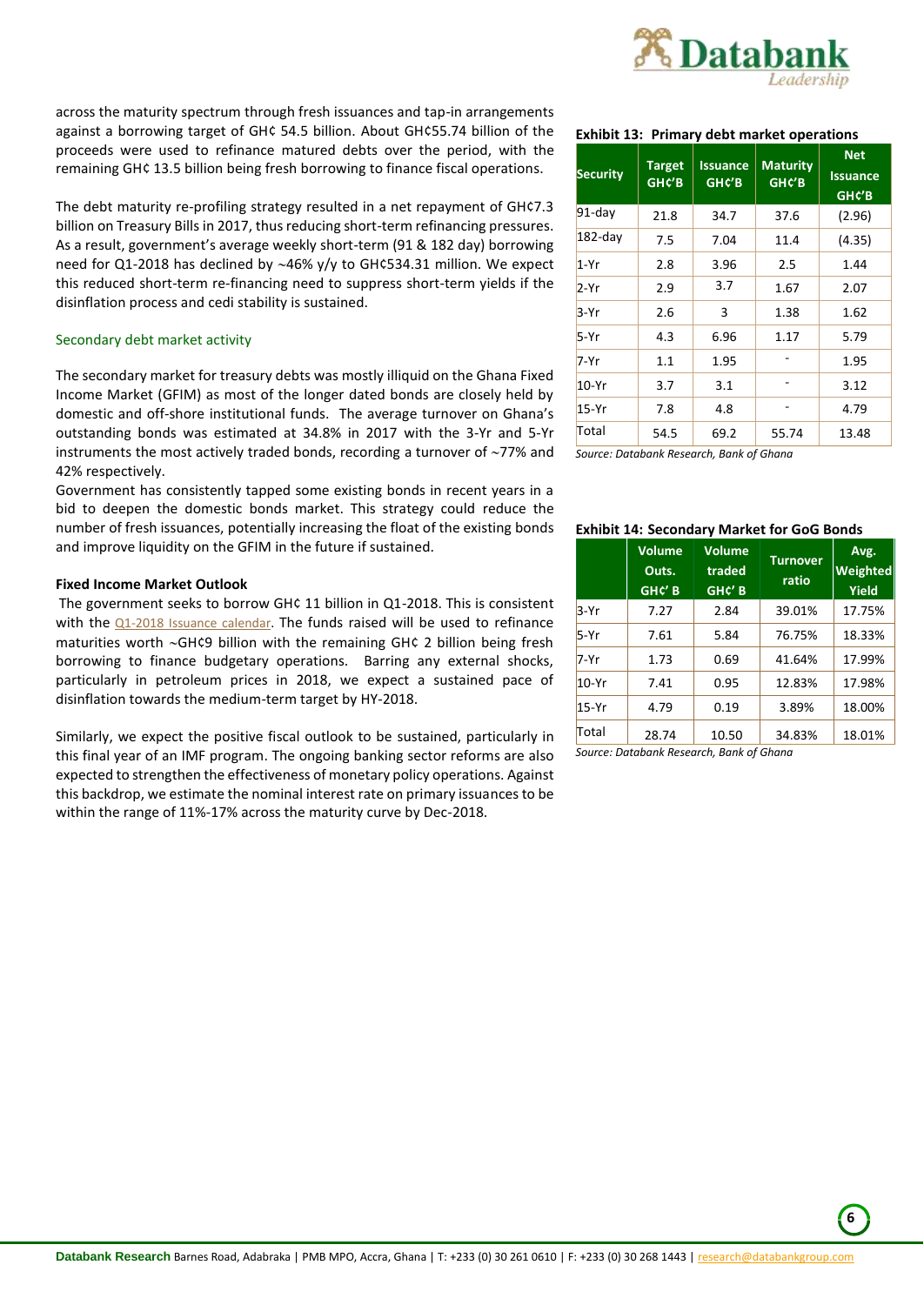

## <span id="page-7-0"></span>**Stock Market Review**

## GSE Delivers an Exceptional 52.73% Return in 2017

The Ghanaian bourse recorded an exceptional performance in 2017 after two consecutive years of negative returns. The benchmark GSE Composite Index (GSE CI) surged by an impressive 890.63 points year-on-year to end 2017 at a level of 2,579.72 points. The bullish trend experienced throughout 2017 drove the GSE to post a return of 52.73% for 2017, compared to the negative return of 15.33% recorded the previous year. The financial stocks index similarly increased by 765 points to 2,310.58 points translating into a 2017 return of 49.51%, while the Databank Stock Index soared 10,550.84 points to settle at 32,884.72 points, reflecting a year end return of 47.24%.

#### Strengthening Economic Fundamentals Drive Performance of listed Firms

Ghana's improving economic fundamentals; lower inflation, the relative stability of the Ghana Cedi and the rebound in economic growth spurred on by consumer demand, boosted sales growth in listed companies. The increased sales growth coupled with reduced operational cost reflected in the relatively better financials released by listed companies for 9M 2017 (GOIL PAT: +18% y/y GH¢57.14 million; Unilever PAT: +41% y/y GH¢33.71 million). The decline in nominal yields on fixed income securities (average 91 day interest rate for 2017 was 14.08% compared to 22.15% recorded in the previous year) also positively impacted interest in the stock market.

## Increase Block Trades Underscore Improved Market Activity

Market activity was generally lively with a number of block trades [Example: CAL Bank, Guinness Ghana Breweries, Societe Generale Ghana and Ghana Oil Company] executed on the Ghana Stock Exchange. Notably, a negotiated off the market block trade in CAL Bank (where Arise B.V. acquired a 27.69% stake of the existing ordinary shares of CAL Bank) propelled aggregate volume traded for 2017 by 36% y/y to 321.33 million shares. Market turnover surged 113% y/y to GH¢515.12 million on the back of the negotiated off the market block trade in CAL Bank as well as price rallies in BOPP: +194.23%, GOIL: +144.55%, Total: +144.55%, SCB: +107.31% and FML: +58.89%. Overall, the equities market recorded a positive market breadth with 19 gainers, 11 laggards and 12 unchanged stocks. All the financial counters, with the exception of Access Bank (-1.22% return in 2017), recorded price rallies y/y in 2017.

## Equities Market Developments in 2017

We observed a number of corporate actions on the GSE in 2017. The market witnessed the departure of DPI (a leading Africa focused private equity firm) from CAL Bank through the sale of its holdings to Arise BV (Netherlands) while Leapfrog Strategic African Investments (LSAI) paid \$130 million to buy out Sanlam's stake in Enterprise Group Ltd. HFC Bank on the other hand, successfully executed a GH¢50 million right issue in the last quarter of 2017 to increase their minimum stated capital to GH¢146.19 million. Other notable developments in the equities market was the delisting of UT Bank from the bourse after the Bank of Ghana revoked the banking license of the bank. The GSE additionally suspended the listing status of 5 companies: African Champion Industries (ACI), Golden Web (GWEB), Pioneer Kitchenware (PKL), Transaction Solutions Ltd (TRANSOL), and Clydestone Ltd (CLYD) following their inability to meet their continued listing obligations. Their Infractions included the non-publication of financials, non-payment of annual listing fees and not holding AGMs. Following

## **Exhibit 15: GSE key market statistics**

|                              | <b>FY-2017</b> | <b>FY-2016</b> |
|------------------------------|----------------|----------------|
| Market Cap (GHS'b)           | 58.8           | 52.7           |
| Aggregate Volume Traded ('m) | 321.3          | 237.1          |
| Aggregate Turnover (GHS'm)   | 515.1          | 241.3          |
| Return                       | 52.73%         | $-15.33%$      |

*Source: Databank Research, Ghana Stock Exchange*

## **Exhibit 16: 2017 Monthly Returns of the GSE-CI**



*Source: Databank Research, Ghana Stock Exchange*

| <b>Exhibit 17: Top Gainers and Laggards on the GSE</b> |                                  |                                            |                                  |
|--------------------------------------------------------|----------------------------------|--------------------------------------------|----------------------------------|
| FY-2017<br><b>TOP GAINERS</b>                          | $FY - 2017$<br><b>RETURN (%)</b> | FY-2016<br><b>WORST</b><br><b>LAGGARDS</b> | $FY - 2016$<br><b>RETURN (%)</b> |
| Benso Oil Palm<br>Plantation                           | 194.23%                          | Mechanical<br>Lloyd Company                | $-60.00%$                        |
| Ghana Oil<br>Company                                   | 144.55%                          | Tullow Oil Plc.                            | $-36.01%$                        |
| Standard<br><b>Chartered Bank</b>                      | 107.31%                          | SIC Insurance                              | $-25.00%$                        |
| <b>HFC</b> Bank                                        | 85.33%                           | <b>Ayrton Drug</b><br>Manufacturing        | $-16.67%$                        |
| <b>Total Petroleum</b>                                 | 78.28%                           | Samba Foods                                | $-9.72%$                         |

*Source: Databank Research, Ghana Stock Exchange* 

 **7**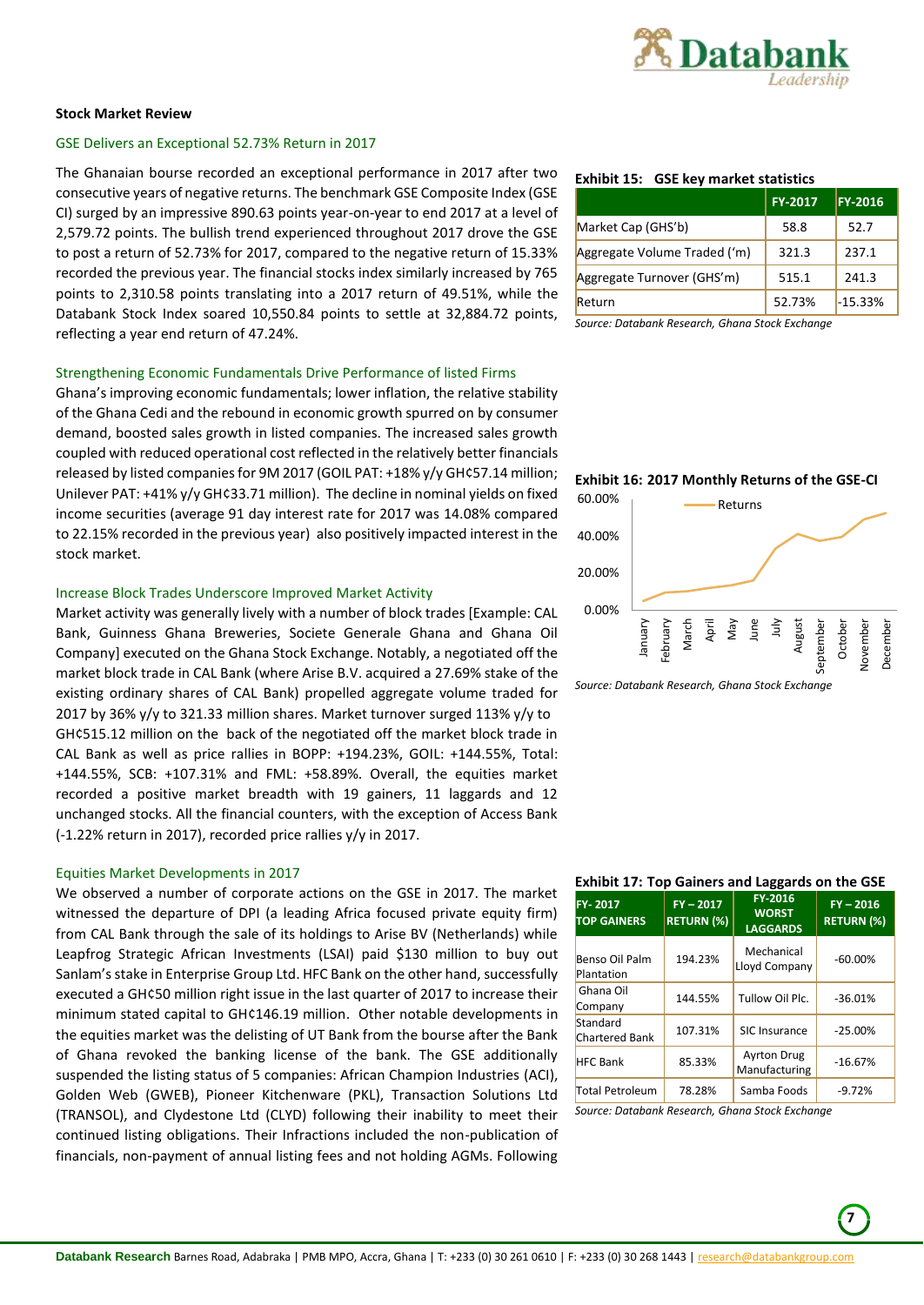

 **8**

the rectification of these issues, the suspension of 3 companies: PKL, TRANSOL and CLYD was lifted.

## **Stock Market Outlook:** Rebound in economic growth to propel the GSE.

We project a broadly positive market breadth in 2018 and forecast the benchmark GSE-CI to post a 2018 annual return of 25% (±5%). Our positive outlook is premised on the continued rebound of the Ghanaian economy, which we tip to provide an enabling environment for companies to thrive in 2018.

Databank Research estimates GDP growth to pick up to 7.8% ±50bps in 2018, propelled by the increased output from the oil fields and the manufacturing sector. The macro economy is consequently tipped to be characterized by a narrower fiscal deficit, lower inflationary pressures, increased consumer demand, relatively stable power supply and a less volatile currency. Additionally, we expect a further decline in the monetary policy rate in 2018 (550 bps decline in 2017) to drive business activity, as firms will be able to access credit at more favorable rates with positive ramifications for growth and the bottom-line of listed firms. We are bullish on companies within the Fast Moving Consumer Goods (FMCG), Oil Marketing, financial and manufacturing sectors. We anticipate the strengthening economic fundamentals to lead to greatly improved financial performance of these companies in 2018 which should drive their prices up.

**Positive outlook on banking sector as macro economy strengthens.** We anticipate a stronger bottom line for the banking sector stocks from 2018 fueled by the stronger economic growth and a general improvement in asset quality. The banking sector has been plagued by high impairment charges for the past few years due to the slowdown in economic growth and the attendant inability to repay loans as scheduled. The situation was exacerbated by the long standing energy sector debts which had to be impaired due to their long standing nature of default. We expect the partial restructuring of the energy sector debts following the issuance of the GH¢4.7 billion ESLA bonds [the first batch in a series of GH¢10 billion bonds to retire the energy sector debts] to improve the quality of bank assets from FY 2017. This in conjunction with the anticipated increased demand for bank credit as the macro economy strengthens is tipped to strongly drive earning assets and trickle down to an impressive bottom-line growth from 2018.

Additionally, the more than threefold increase in the regulatory minimum capital of banks in Ghana to GH400 million by Dec-2018 is also expected to drive earning assets. The banks, who are able to raise the new capital, will be enabled to engage in larger ticket transactions due to their increased single obligor limit and should translate into higher growth in bottom line and increased returns to shareholders.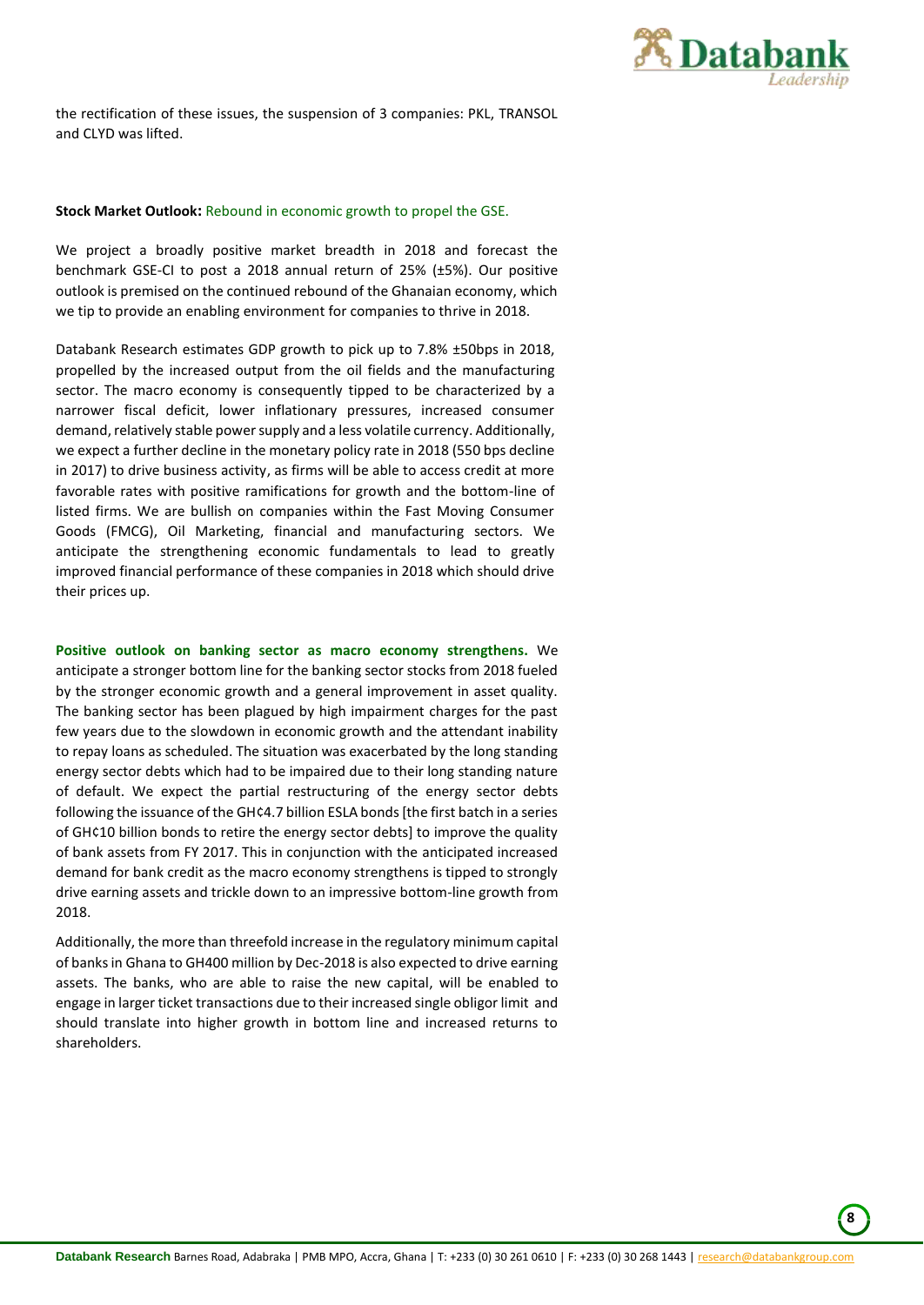



**GCB Bank: Price: GH¢6.27 Target: GH¢4.97; Hold (recommendation under review)**

- Loan book expansion (+19% y/y) and firm control of interest expense (-3% y/y) drives NII (+34% y/y).
- Deposits advance  $(+25\%$  y/y) on innovative promotions and enhanced service offering.

## **Outlook**

- We expect revenue growth of 30% for 2018 on the back of a robust deposit growth (20% for 2018) and reduced cost of fund. We expect the bank's deposit growth to be supported by expansion of retail banking with strong brand appeal enhanced by the ongoing branch refurbishment and modernization.
- We believe as SOCGEN continues to expand its cash management service to attract more corporate business, the bank will reduce the overall cost of fund (2018-2021E, 3.85%) and further enhance margins growth. We expect a more aggressive expansion of the loan portfolio supported by Ghana's improving macroeconomic fundamentals as yields on GoG securities become increasingly unattractive. With the growth in the loan book, interest income along with fees and commissions should see further growth.

| Market Cap(USD'm/GHS'm) | 365.96/1,661.55 |
|-------------------------|-----------------|
| 52-Week Range           | $3.65 - 6.27$   |
| Free Float Factor (%)   | Δ7              |

|                | 2016A | 2017E | 2018E |
|----------------|-------|-------|-------|
| EPS(GH¢)       | 1.2   | 1.22  | 1.39  |
| P/E(x)         | 2.9   | 4.14  | 3.63  |
| BVPS(GH¢)      | 3.97  | 4.73  | 5.63  |
| P/BV           | 0.9   | 1.07  | 0.90  |
| <b>DPS</b>     | 0.38  | 0.43  | 0.50  |
| DIV. YIELD (%) | 10.76 | 8.5   | 9.9   |



| market Cap(USD'm/GHS'm)<br>52-Week Range |       | 87.38/386.15<br>$0.66 - 0.90$ |       |
|------------------------------------------|-------|-------------------------------|-------|
| Free Float Factor (%)                    |       | 47                            |       |
|                                          |       |                               |       |
|                                          | 2016A | 2017E                         | 2018E |
| EPS(GH¢)                                 | 0.149 | 0.24                          | 0.29  |
| P/E(x)                                   | 5.4   | 3.42                          | 2.83  |
| BVPS(GH¢)                                | 0.774 | 0.95                          | 1.09  |
| P/BV                                     | 1.03  | 0.86                          | 0.75  |
| <b>DPS</b>                               | 0.033 | 0.13                          | 0.16  |



DIV. YIELD (%) 0.04 15.8 19.5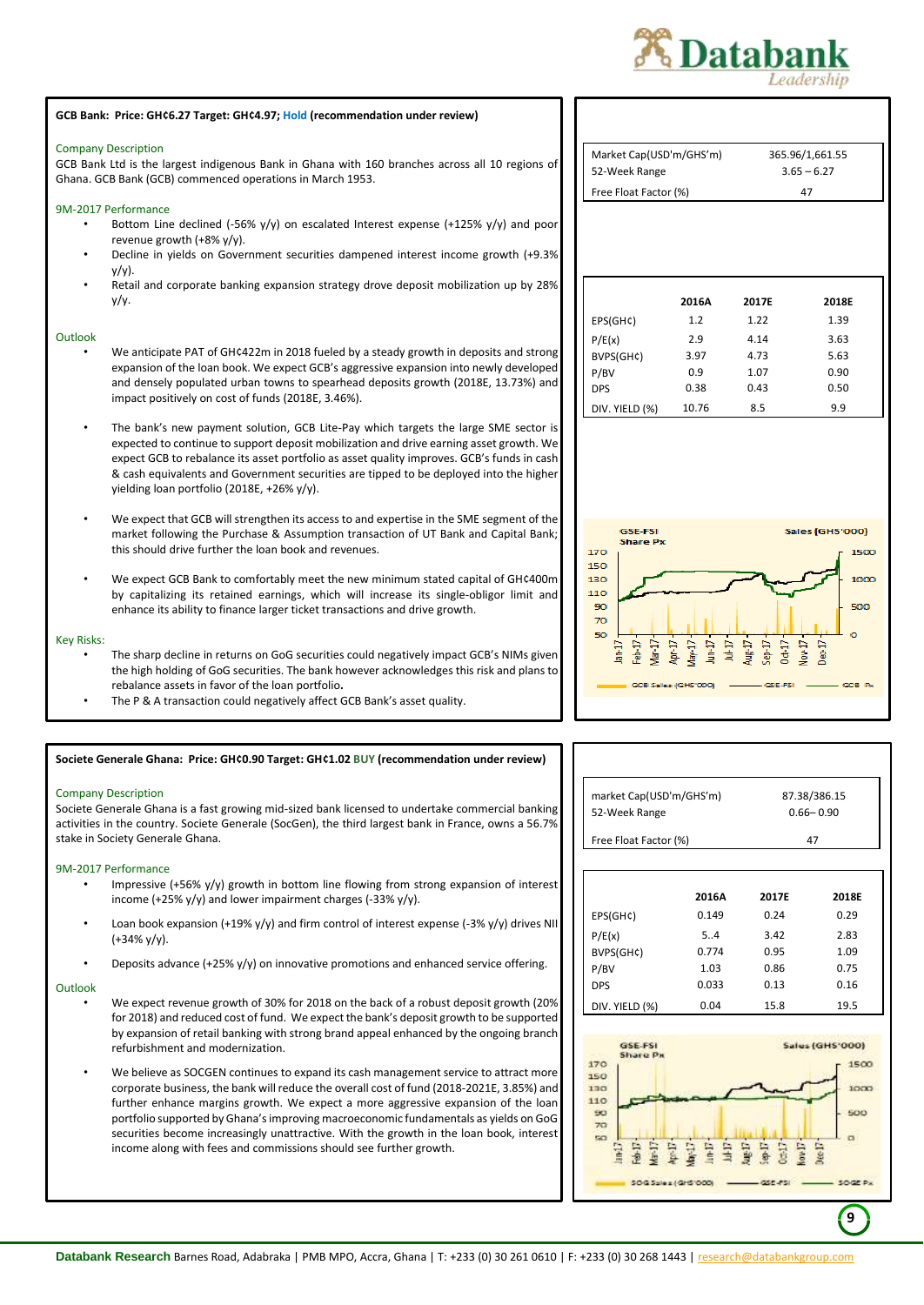

#### **CAL Bank Price: GH¢1.19 Target: GH¢1.16. BUY (recommendation under review)**

#### Company Description

CAL Bank is an indigenous midterm universal bank with a large base of corporate clients. The bank is making strides in expanding its retail base and visibility.

#### 9M-2017 Performance

- PAT increased (+25% y/y) to GH¢115m fueled by interest income (+16% y/y) and moderate expansion of interest expense.
- Loan book shrunk (-8%  $y/y$ ) on the back of a cautious approach to lending.
- Cost control measures culminated in modest 10% y/y growth in operating expenses and a low cost-to-income ratio of 40%.

#### **Outlook**

- We estimate an impressive bottom-line of GH¢243m in 2018 driven by improved asset quality and strong growth in non-interest income and the loan book. The GoG's issuance of the series of ESLA bonds to restructure the outstanding energy sector debts (BDC debt inclusive) is expected to markedly improve asset quality.
- We anticipate the declining yields on GoG securities and stronger macroeconomic performance in 2018 (Databank 2018F GDP: +8.4%) to drive the loan portfolio (2018E, +35% y/y).
- Strong non-interest income growth (2018E, +77% y/y) to be driven by stronger growth of the loan portfolio (2018E, +35% y/y) and increased trade business resulting from the economic expansion.
- CAL's agency banking module and strong retail expansion strategy are expected to enhance deposits growth (2018E, +22% y/y) while lowering its cost of funds (2018-2021E average, 8.73%) and cost to income ratio (2019-2021E, 38%) in the medium term.
- The increase in the minimum stated capital of banks to GH¢400m (effective Dec-2018) will strongly propel asset creation on the back of the increased single obligor limit. With an increased single obligor limit, CAL will be favourably positioned to finance larger ticket transactions.

| Market Cap(USD'm/GHS'm) | 147.63/652.43 |  |
|-------------------------|---------------|--|
| 52-Week Range           | $1.19 - 0.49$ |  |
| Free Float Factor (%)   | 37            |  |

|                | 2016A | 2017E | 2018E |
|----------------|-------|-------|-------|
|                |       |       |       |
| EPS(GH¢)       | 0.02  | 0.212 | 0.44  |
| P/E(x)         | 48.34 | 5.09  | 2.44  |
| BVPS(GH¢)      | 0.95  | 1.17  | 1.43  |
| P/BV           | 1.22  | 0.91  | 0.74  |
| <b>DPS</b>     | 0.00  | 0.07  | 0.14  |
| DIV. YIELD (%) | 0.0   | 6.22  | 12.92 |



## OMCs tipped to continue stellar performance in 2018

We remain bullish on the oil marketing sector. Ghana Oil Company and Total Petroleum, major players in the sector, rallied in 2017 posting an annual return of 144.5% and 78.2% respectively. We believe this upward trajectory will continue in 2018. We tip the expansion of Tema Harbour and Kotoka International Airport to increase traffic as well as increase demand for fuel and associated products. We anticipate GOIL, in particular, to leverage on its position as the leading local bunkering operator to supply fuel to oil vessels in the Cape Three Point area. This will be on the back of increased demand for energy to power oil exploration and extraction activities following Ghana's victory in the ITLOS case. Additionally, we project the removal of some taxes on domestic air fares to increase domestic air traffic and drive demand for aviation fuel. The projected growth in institutional demand for petroleum products is expected to drive topline growth for the listed OMCs.

We similarly expect increased demand for petroleum products on the retail front. We anticipate the rebound in the economy to lead to increased fuel needs and we anticipate Total and GOIL, as the leading OMC's with a wide retail distribution network, stand ready to serve the projected growing retail demand for fuel.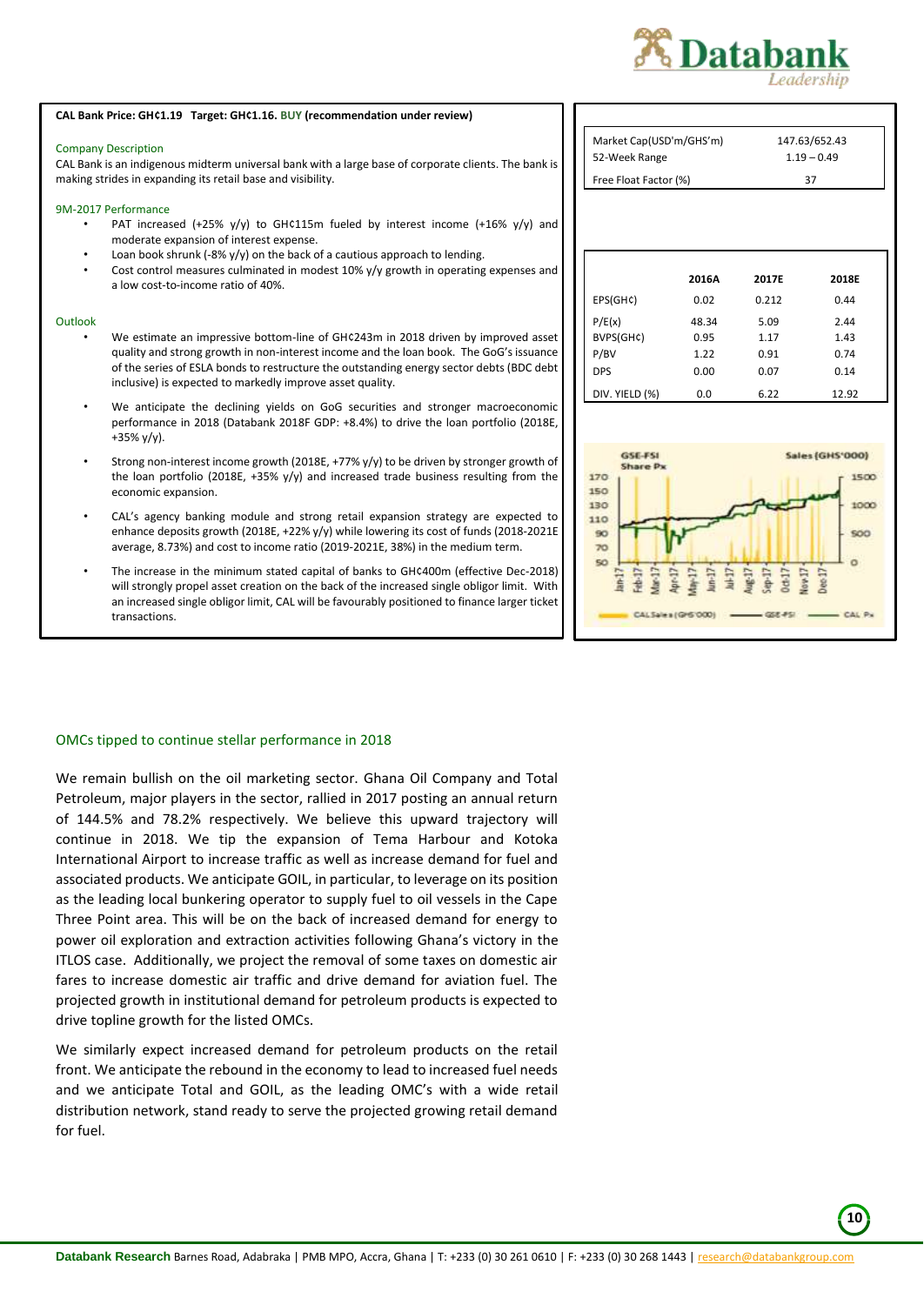

#### **Total Petroleum Ghana: GH¢4.13 Target: GH¢4.58 Recommendation: Buy**

#### Company Description

Total Petroleum Ghana Limited is part of the international integrated oil and gas company Total group. Total has one of the largest retail network coverage in Ghana offering services to various industries.

#### 9M- 2017 Performance

- Total posted topline of GH¢1,334 million (7.56% Y/Y), a slow recovery as ongoing refurbishment exercise at their service station nears completion.
- Total recorded a 1.06%y/y dip in net profits to GH¢22.7 million undermined by higher SG&A expenses.

#### Outlook

We expect a weak short-term outlook for earnings growth against the backdrop of the weak topline and the persistent cost pressures. However, we remain optimistic and expect earnings growth to average 13.4% for the next 3 years to be driven by the following;

- Refurbishing, rebranding expansion of retail infrastructure to increase reach, claw back lost market share and drive retail business.
- Reduction in aviation fuel prices to make Ghana a hub for airlines for refueling making Total well positioned to leverage on the opportunity for volume growth.
- Total Petroleum enjoys some level of economies of scale and customer loyalty helped by product quality to drive sales and mitigate the impact of rising competition within the industry.

| Market Cap(USD'm/GHS'm) | 89.41/394.92  |
|-------------------------|---------------|
| 52-Week Range           | $3.65 - 1.97$ |
| Free Float Factor (%)   | 21.00         |

|                | 2016A | 2017E | 2018E |
|----------------|-------|-------|-------|
| P/E(x)         | 11.0  | 11.2  | 6.3   |
| P/B(x)         | 1.7   | 1.5   | 1.3   |
| EPS(GH¢)       | 0.206 | 0.202 | 0.360 |
| <b>ROE</b> (%) | 15.5  | 22.1  | 18.1  |



#### **Ghana Oil Company: Price: GH¢2.92 Target: GH¢3.45 Recommendation: Buy**

#### Company Description

Ghana Oil Company is currently the market leader in the downstream oil marketing space in Ghana. The company boasts of over 300 pump stations nationwide with its main offering including white products, LPG, lubricants, bitumen, and specialty products.

#### 9M-2017 Performance

- GOIL reported a revenue of GH¢3,038 million (24.65% Y/Y) with growth coming from both the retail segment and bulk oil distribution business.
- Net profit of GH¢57 million (18.19% Y/Y) for 9-M 2017 despite wavering cost pressures

## Outlook

- We expect sales of GH¢4,931 million and net profit growth of 28.3% for FY-2018
- Strategies for low prices to drive volume growth and ultimately enhance market share
- Commencement of operations at new bunkering facility in Takoradi Harbour set to boost topline.
- Opportunities in production of bitumen and other specialty products. The Group has begun the construction of a lubricant blending plant as well as a bitumen plant in Tema to support Ghana's expanding road infrastructure. This is expected to boost the Group's revenues and profitability in the medium term.
- Expansion plans into West Africa in the medium-to-long term would offer a new avenue to drive growth.

| 465.70/2,056.87 |
|-----------------|
| $20.00 - 11.08$ |
| 42.00           |
|                 |

|                | 2016A | 2017E | 2018E |
|----------------|-------|-------|-------|
| P/E(x)         | 28.2  | 20.7  | 23.4  |
| P/B(x)         | 10.7  | 7.1   | 5.4   |
| EPS(GH¢)       | 0.569 | 0.775 | 0.687 |
| <b>ROE</b> (%) | 44.9  | 41.0  | 26.2  |



 **11**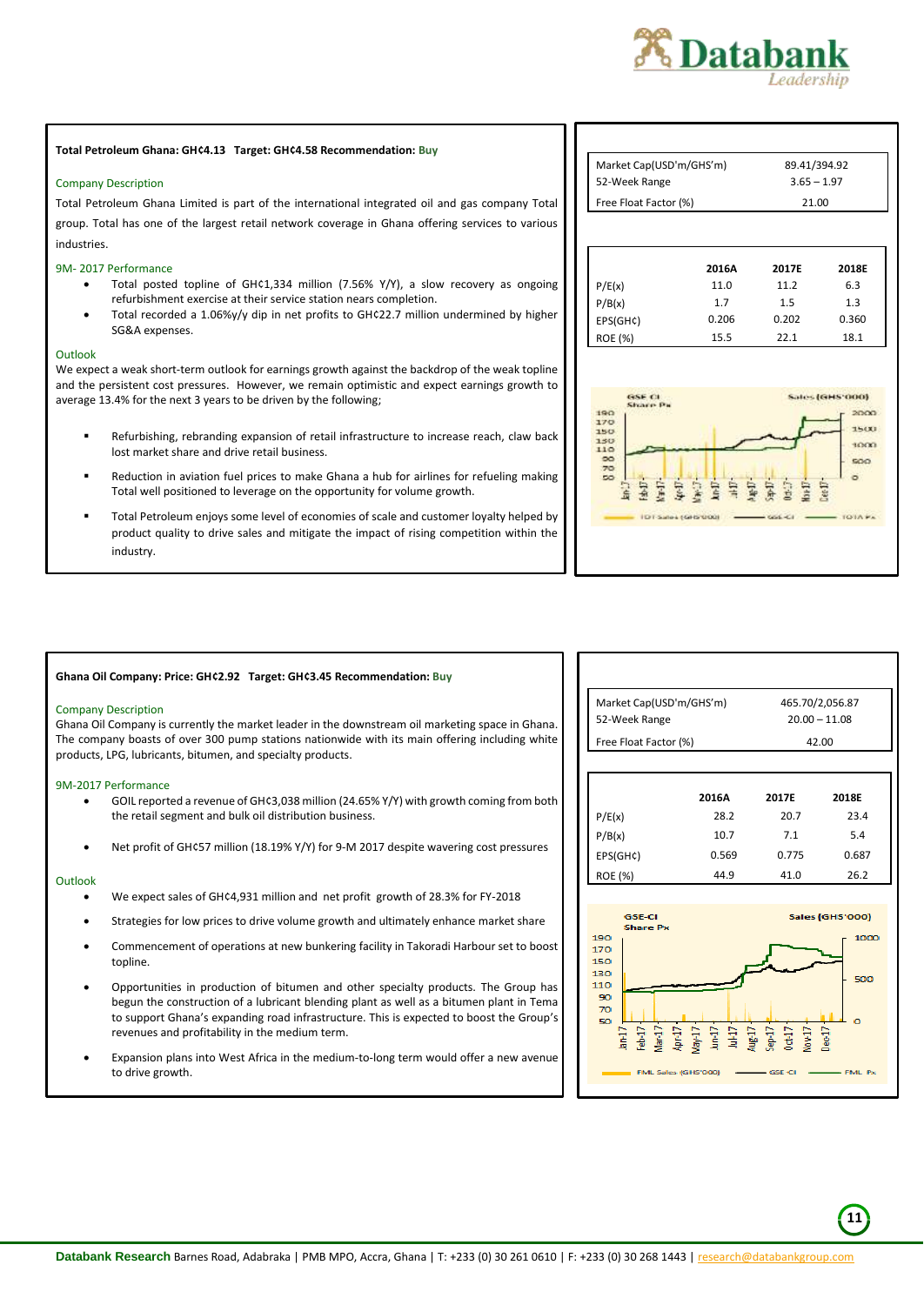

FMCG sector to grow on the back of increased consumer demand. We expect 2018 to be characterized by increased household spending and consumption, as GDP continues on its upward trajectory, which will bode well for the fast moving consumer goods (FMCG) sector. The government has implemented some tax incentives such as the abolishment of the 17.5% VAT/NHIL on financial services, import duty on vehicle spare parts, 5% VAT/NHIL on real estate sales and 17.5% VAT/NHIL on selected imported medicines not produced locally. We expect these tax incentives to improve the business environment and personal income and culminate in households possessing more disposable income to spend on food, beverages, household items, confectionaries and personal care items. Furthermore, we believe that the expected decline in interest rates in 2018 will slow down the growth in interest expense thereby boosting the bottom-line. Going forward, we anticipate an expansion in revenue for Guinness Ghana Breweries as they continue to expand its product lines. Guinness Ghana Breweries also stands to benefit from tax cuts due to using local raw materials for production as its current strategy is to increase its use of local raw materials in production from 38% to 70% in 2018. We expect the effects of the tax concession to trickle down to Guinness Ghana's bottom-line. Similarly, we expect a bump in revenue for Fan Milk Ltd following the launch of two new products onto the Ghanaian market and the expansion of its factory to boost production capacity.

#### **Fan Milk Ltd: Price: GH¢17.80 Target: GH¢20.45 Recommendation: Buy**

#### Company Description

Fan Milk is a manufacturer and retailer of ice cream, frozen dairy and fruit-based products which has a leading position on the West African market. Fan Milk enjoys a near-monopoly status in the industry through brand loyalty and an excellent distribution system developed over five decades along with a competitive pricing strategy making its products the preferred choice for the average Ghanaian.

#### 9M-2017 Performance

- Fan Milk posted a revenue of GH¢334.3 million (21.5% Y/Y) driven by strong volume growth and the introduction of new products into the market.
- Net profit stood at GH¢34.9 million (-6.2% Y/Y) for 9-M 2017. This slump in profit was as a result of costs associated with the launch of FanMaxx.

#### Outlook

We expect sales to grow at CAGR 20% and EBITDA growth of 15.5% driven by the following;

- New products FanYogo Mango & Passion and FanMaxx to boost revenue growth.
- Expansion of distribution networks with depots and vendors across the country makes products more accessible and ultimately drives sales.
- Plans to make significant capex investments in various production lines and warehouse facilities to increase capacity and efficiency to drive margin expansion and enhance **EBITDA**
- Embarking on a sales force automation project to cut down costs and improve efficiency
- Based on the above, we expect an expansion of net margin from 10.4% to 11.5% for FY-2018

| Market Cap(USD'm/GHS'm)<br>52-Week Range<br>Free Float Factor (%) |               | 238.67/1,054.11<br>$2.68 - 1.09$<br>30 |                            |
|-------------------------------------------------------------------|---------------|----------------------------------------|----------------------------|
| P/E(x)                                                            | 2016A<br>19.6 | 2017E<br>11.4                          | 2018E<br>11.2              |
| P/B(x)                                                            | 3.2           | 2.7                                    | 2.3                        |
| EPS(GH¢)                                                          | 0.128         | 0.219                                  | 0.224                      |
| <b>ROE (%)</b>                                                    | 23.9          | 20.9                                   | 22.8                       |
|                                                                   |               |                                        |                            |
| <b>GSE-CI</b><br><b>Share Px</b><br>300<br>$\mathbf{r}$           |               |                                        | Sales (GHS'000)<br>$-1000$ |



 **12**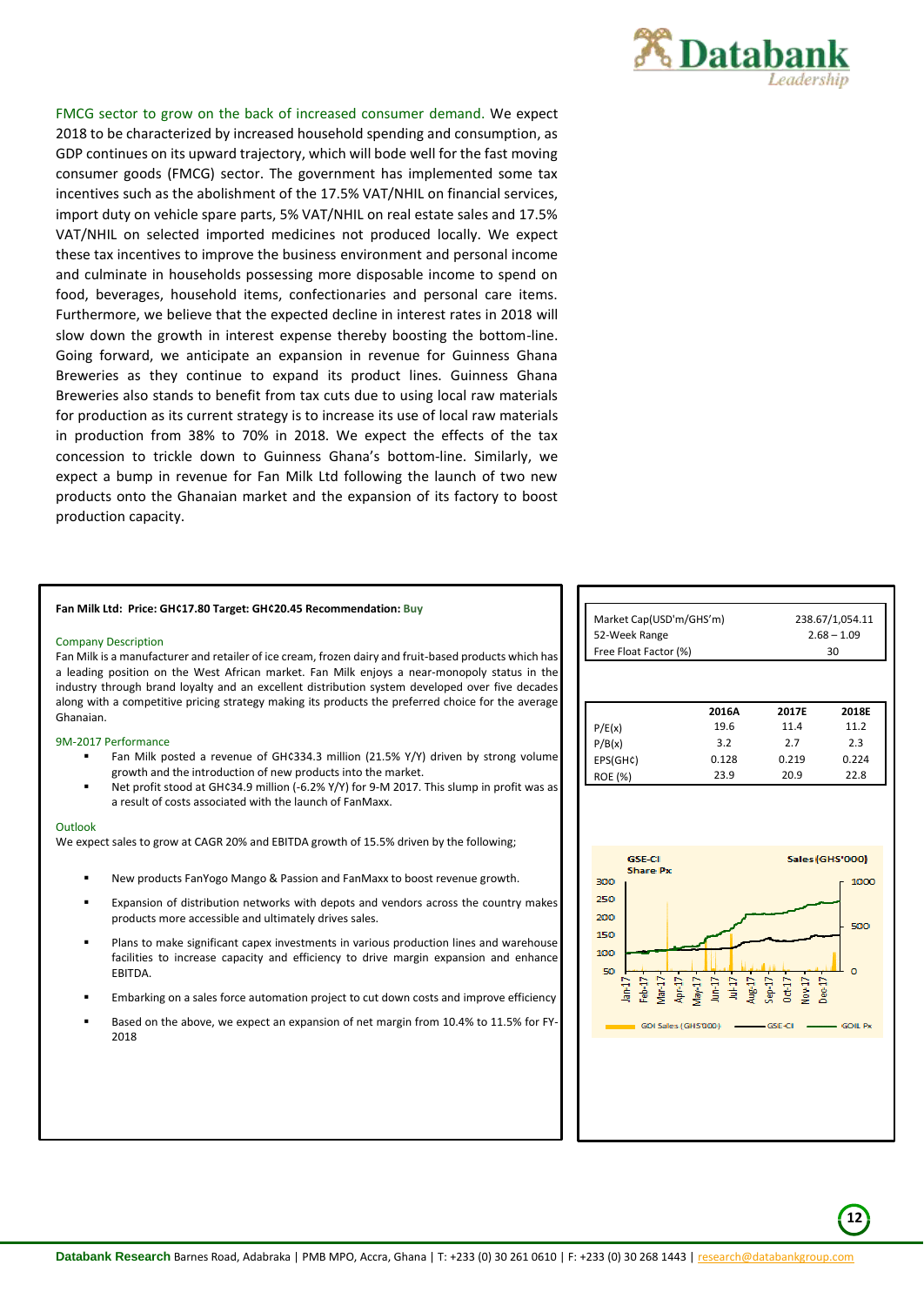

#### **Guinness Ghana Breweries: Price: GH¢2.10 Target: GH¢2.55 Recommendation: Buy**

#### Company Description

Guinness Ghana Breweries Limited (GGBL) is the leading Total Beverage Business in Ghana with an outstanding collection of brands across beers, stouts, non-alcoholic and spirits. GGBL is a subsidiary of Diageo Plc.

#### FY-2017 Performance

- Guinness reported a revenue of GH¢587.45 million, a slow growth of 3.7% Y/Y despite the introduction of new products unto the Ghanaian market.
- GGBL consequently saw profit slump by 36.3%Y/Y to GH¢41.8 million for FY-2017.

#### **Outlook**

- Going forward, we forecast a sales growth of CAGR 14% and EBITDA growth of 11% for FY-2018 marking the recovery of GGBL. Among other things, this will be propelled by GGBLs continued investment in their various products, stronger demand for FMCG products on robust economic growth, a shrinking debt burden along with a reduction in interest rates.
- In their bid to stay competitive and tap into a wider market, GGBL introduced Tappers Palms and Orijin Zero to the Ghanaian market during the last quarter of 2016. These new products have gained traction in the market and are expected to drive sales volume in the short to medium term.
- GGBL's local content strategy aimed at increasing the use of local raw materials in their production processes will impact cost and margins positively. GGBL will not only benefit from tax incentives but lower cost by using locally sourced raw materials.
- We expect GGBL to leverage its expansive distribution network to introduce new products in the beverage market to drive growth.

## <span id="page-13-0"></span>**Review of Selected Globally Traded Commodities**

The global commodities market recorded a general uptick in prices for the year 2017, with seven (7) out of the eleven (11) commodities tracked by Databank Research registering price gains. West Texas Intermediate (WTI) posted the strongest gain for Q4-2017 with a 17.00% price appreciation to end 2017 with an 11.89% gain. Cocoa, the worst performing commodity in our basket for Q4- 2017, shed -3.48% of its price in Q4-2017 to end the year down by 11.73%.

**Crude oil:** OPEC & Russia's Output Curb Extension to Lift Oil Prices. Crude oil prices generally witnessed an upward trajectory in 2017. Brent, the international benchmark, closed the year ~16.50% higher (+15.79% in Q4-2017) than its 2016 close. The commodity was trading around \$66.58/bbl on the final trading day of 2017. The West Texas Intermediate (WTI) similarly closed 2017 gaining 11.89% y/y (+17.00% in Q4-2017) to close 2017 at \$60.42/bbl. The upward trek in oil prices this year was largely buoyed by output cuts by OPEC and its allies.

The commodity mostly recorded gains in the first two quarters of the year fueled by supply-side tightening by OPEC and its allies amidst rebalancing efforts to reduce the global glut. Prices were further supported in early Q3-2017 by adverse weather conditions and the twin hurricanes (Harvey and Irma) in the US which caused the shutdown of most refineries along the US Gulf Coast, causing a supply-side deficit. However, the rising prices were partially mitigated by the higher than expected production by the US, Libya and Nigeria. The price of Brent crude oil climbed further in Q4-2017, underpinned by political uncertainties in Saudi Arabia: The crown Prince, Mohammed Bin Salman made several high profile arrests in the Saudi Arabian region on charges of bribery, corruption and money laundering. Given that the kingdom's key role in the global energy

| Market Cap(USD'm/GHS'm)<br>52-Week Range | 143.47/633.65<br>$2.06 - 1.40$ |
|------------------------------------------|--------------------------------|
| Free Float Factor (%)                    | 17                             |

|          | 2016A    | 2017E | 2018E |
|----------|----------|-------|-------|
| P/E(x)   | $-41.7$  | 68.9  | 39.5  |
| P/B(x)   | 1.3      | 1.7   | 2.2   |
| EPS(GH¢) | $-0.036$ | 0.022 | 0.038 |



## **Exhibit 18: GSE key market statistics**

| <b>Commodity</b>          | <b>Unit</b> | Price (\$) | Abs<br><b>Change</b><br>for<br>2017 | %<br><b>Change</b><br>for Q4 | %<br>Change<br>for<br>2017 |
|---------------------------|-------------|------------|-------------------------------------|------------------------------|----------------------------|
| Aluminium                 | \$/MT       | 2,268.00   | 589.0                               | 6.43%                        | 35.08%                     |
| Copper                    | \$/lb       | 3.30       | 0.8                                 | 11.16%                       | 32.14%                     |
| <b>Brent Crude</b><br>Oil | \$/bbl      | 66.58      | 9.5                                 | 15.79%                       | 16.54%                     |
| Crude Oil WTI             | \$/bbl      | 60.42      | 6.4                                 | 17.00%                       | 11.89%                     |
| Gold                      | \$/t oz.    | 1,298.30   | 137.8                               | 0.56%                        | 11.87%                     |
| Cotton                    | \$/bu       | 78.63      | 7.6                                 | 13.79%                       | 10.73%                     |
| Corn                      | \$/bu       | 3.53       | 3.5                                 | 0.64%                        | 1.22%                      |
| Coffee                    | \$/lb       | 124.80     | $-10.7$                             | $-2.95%$                     | $-7.86%$                   |
| Cocoa                     | \$/mt       | 1,911.00   | $-254.0$                            | $-3.48%$                     | $-11.73%$                  |
| Sugar                     | \$/lb       | 0.15       | 0.0                                 | 8.14%                        | $-22.32%$                  |
| <b>Natural Gas</b>        | \$/mmbtu    | 2.95       | $-0.9$                              |                              | $-2.22\%$ $-22.70\%$       |

*Source: Databank Research, Ghana Stock Exchange*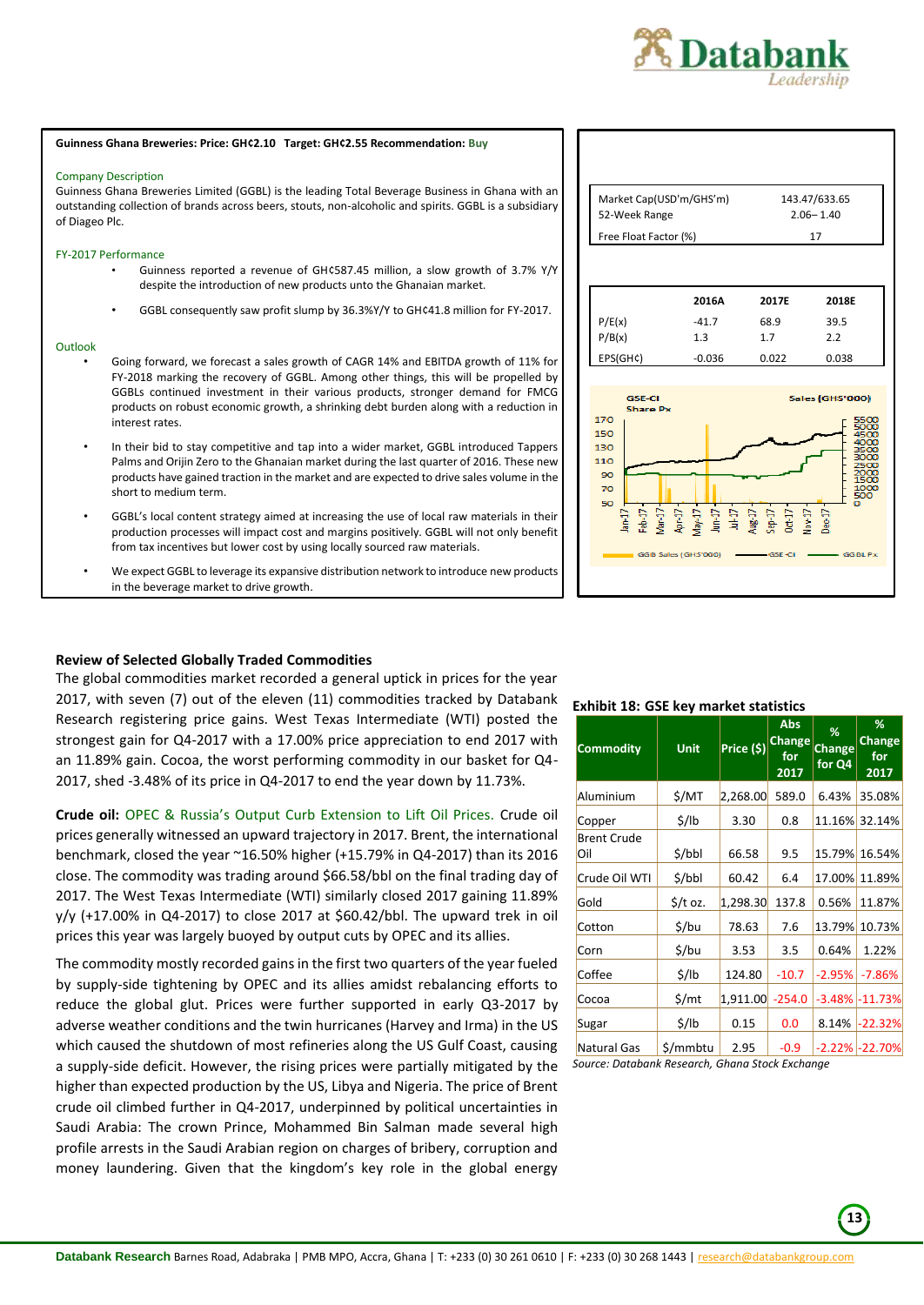

market, the purge triggered panic buying of the commodity as it triggered supply-side concerns in the energy market. Prices were further reinforced in late November 2017, by OPEC & Russia's decision to extend output cuts to the end of 2018 instead of an initial end date of Mar-2018. This news pushed the commodity above \$60/bbl by the end of 2017, marking Brent's highest price since 2015.

The steep discount (~\$6) of WTI to Brent made US crude oil exports attractive, giving WTI a stepping stone and pushed prices northward. This encouraged US crude oil production and export levels to reach record levels. US oil output hit 9.78 million bpd (+11.54% y/y) in December while Baker Hughes U.S rig count recorded an increase to 930 oil rigs by December 29th, compared to 634 oil rigs by the same period last year. US Crude oil stockpiles tumbled by 40.50 million barrels q/q to 424.46 million barrels at the end of Q4-2017 –the lowest level since September 2015. This reinforced efforts to reduce the global supply glut and the rebalancing of the markets. WTI thus similarly ended 2017 above \$60 marking the first time WTI has traded over the \$60/bbl mark at year end since 2015.

We expect Brent crude oil to record an uptick in prices in 2018 driven by OPEC's continued efforts to control the global supply glut of crude oil through supply cuts by its members. We thus forecast the price of Brent would hold above \$70/bbl in 2018. However, downside risks such as an increase in US crude oil production (given an upward surge in prices) could exert a downward pressure on Brent Crude oil prices.

**Gold:** Strong Global Growth Momentum to Suppress Prices in 2018. Gold ended 2017 on a good note, posting an annual return of ~12%, up from the 9.3% return posted in 2016. The commodity closed 2017, trading higher at \$1,298.30/oz, boosted by its safe-haven appeal. The bullion recorded a fairly steady ascent in 2017 peaking at \$1,358/oz. in early September 2017, riding on the back of global economic uncertainties, the US Federal Reserve's dovish stance on interest rates and prevailing geopolitical tensions primarily between North Korea and the US.

The commodity's gains were however capped in Q4-2017 by favouable US economic data even as it gained support from US tax reform delays and geopolitical tensions particularly in the North Korean region. The growth in Q4- 2017 bullion prices were further stifled by US interest rate hike expectations and the subsequent hike (+0.25 bps) in US interest rates in Dec-2017 which propelled the market into a selloff and trimed the metal's gains.

We antcipate a deceleration in the gains in the precious metal in 2018. While the weakening of the dollar against other major trading pairs should give some support to gold and propel prices upwards, we anticipate the projected continued strengthening of the US labour markets and strong global economic growth momentum (3.6% IMF 2018E global GDP growth) are likely to exert a downward pressure on the yellow metal.

**Cocoa:** 2017/2018 Crop Season Off to a Slow Start; Improved Grindings Tipped to Support Prices in 2018. Cocoa closed 2017 lower y/y, on the back of a 3.48% decline in Q4-2017 which extended its losses to 11.73% at FY-2017. Favourable weather conditions in the West African sub region (where 60% of the world's cocoa is produced), culminated in a supply glut and exerted downward pressure on prices this year. The commodity thus traded close to \$1,911/MT on the last trading day of 2017.





*Source: Databank Research, Bloomberg*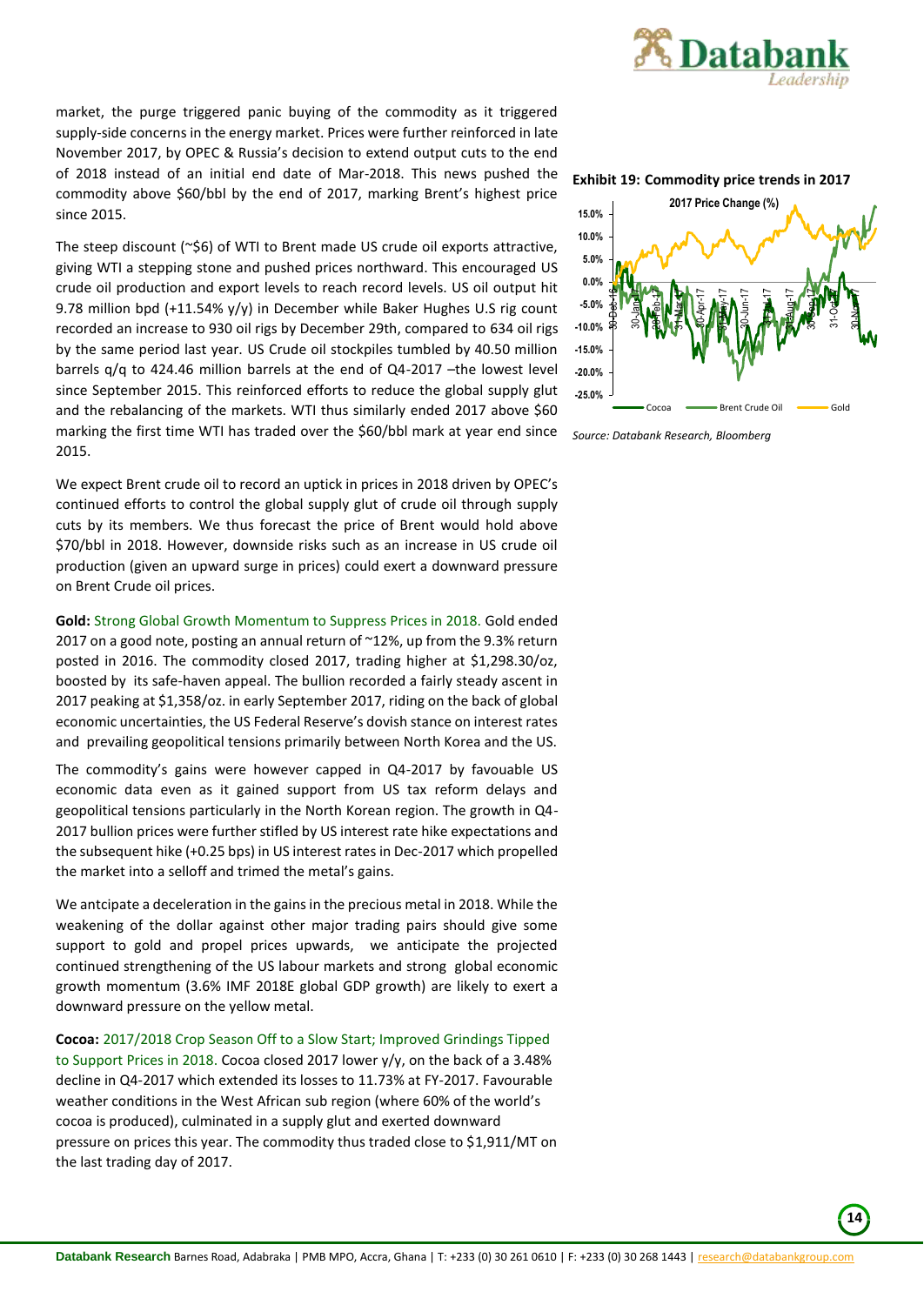

Cocoa recorded a tumultous journey in its price in 2017. The commodity started off 2017 on a positive note witnessing a slight recovery from the general downward trend it recorded in 2016. The upward trajectory of the commodity was however truncated upon the release of data by the International Cocoa Organization (ICCO) which indiated the 2015/2016 end-of-season world cocoa bean stocks were higher than expected and reinforced concerns about excess supply. The commodity recieved support to its price in late Q1-2017 to early Q2- 2017 as unrest in the cocoa producing region of Cote d'Ivoire piqued investor's supply concerns. Cocoa prices resumed the generally downard trend following the resolution of the above-mentioned uprising still riding on the back of the supply glut. The commodity however traded well above the \$2,000 mark in October and November, hitting a 2017 high of 2,212.00/MT in October. This was as a result of excess rainfall in the West African production region which posed a risk to crops harvest and supply. Cocoa prices nonetheless declined sharply once again in early December as the weather condition improved with broad expectations of a mild harmattan in Cote d'Ivoire and Ghana reinforcing the excess supply concerns for the current 2017/2018 crop season.

The current 2017/2018 cocoa season has taken off slowly due to the excessive rains that were recorded in the West African production region. Export data by the ICCO, as at 19th December 2017, for the season shows total cocoa beans arrivals at ports in Côte d'Ivoire was down by  $\sim$ 12% y/y to 662,000 tonnes signaling an amelioration to the supply glut in the current season. On the demand side, grindings for the current season have reached a record 4.351 million tonnes (+5.4% over similar period last season) indicating firming global demand for cocoa beans.

Thus, with supply-side indicators signalling some tightening and demand side indicators improving as a result of expanding global grindings, we anticipate an uptick in global cocoa prices in 2018. In our view, although the low price levels may persist in the first half of year, we project the cash crop should be trading between \$2,000 and \$2,300/MT towards the end of the year.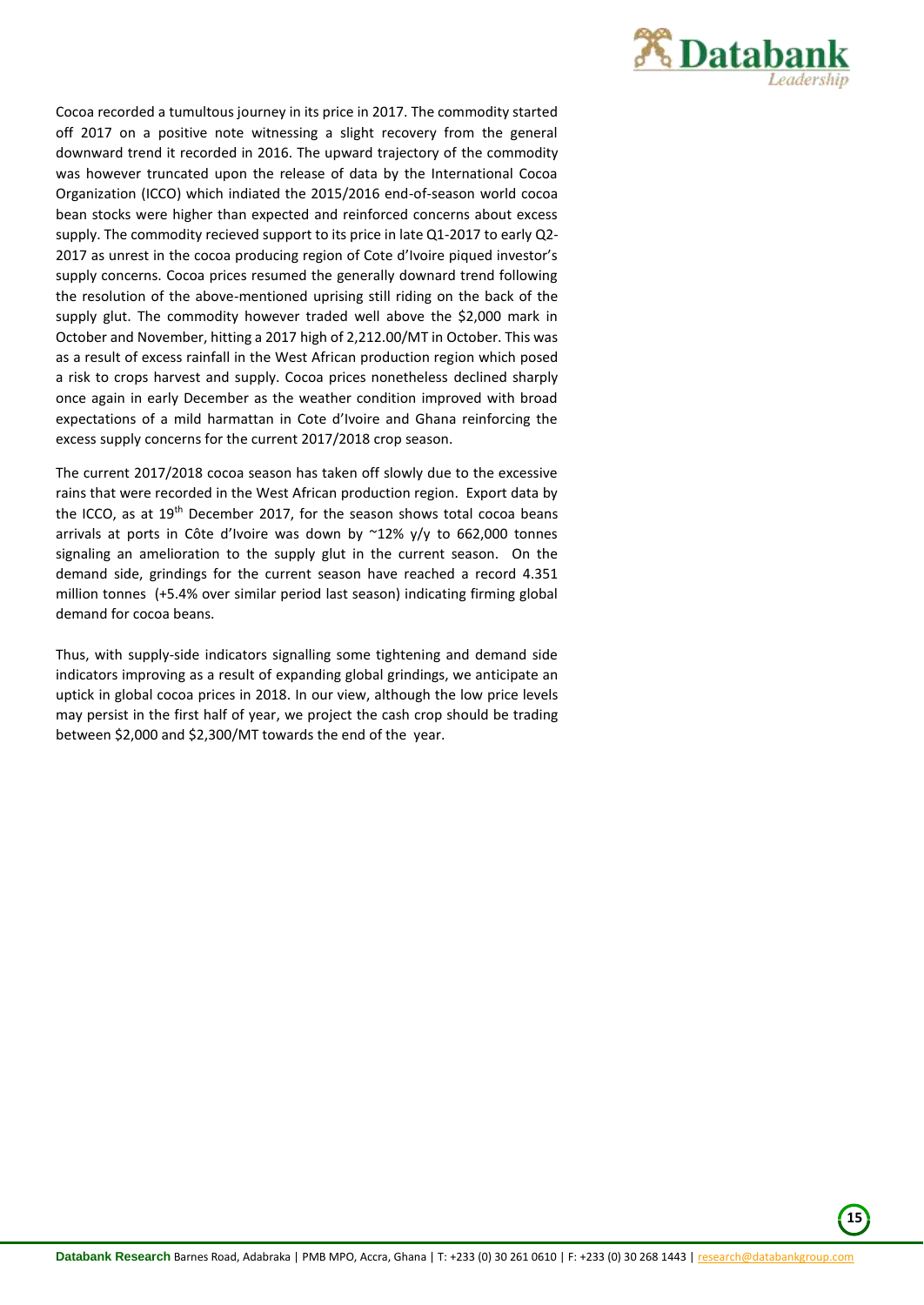

|                   | Greatly undervalued stock with strong fundamentals, and a potential return in excess of 50% is expected to be realized between the current market price and |
|-------------------|-------------------------------------------------------------------------------------------------------------------------------------------------------------|
| <b>STRONG BUY</b> | analysts' target price                                                                                                                                      |
|                   | Undervalued stock with strong fundamentals and potential return in excess of or equal to 25% expected to be realized between the current market price and   |
| <b>BUY</b>        | analysts' target price.                                                                                                                                     |
|                   | Undervalued stock with good fundamentals and potential return ranging between 15% and 25% expected to be realized between the current market price and      |
| ACCUMULATE        | analysts' target price.                                                                                                                                     |
|                   |                                                                                                                                                             |
|                   |                                                                                                                                                             |
| HOLD              | Fairly valued stock with little upside or downside potential. Potential return ranges between 0% and 15%.                                                   |
|                   | Overvalued stock with good or weakening fundamentals and potential return ranging between -15% and -25% is expected to be realized between current          |
| <b>REDUCE</b>     | market price and analysts' target price.                                                                                                                    |
|                   | Greatly overvalued stock with weak fundamentals and potential return in excess of or equal to -25% is expected to be realized between current market price  |

*Analyst:* Click here to enter text. *(*Click here to enter text.*)*  **Approved by**: Alex Boahen; Head, Research Department

#### **RESEARCH CONTACTS**

Alex Boahen atabankgroup.com 0302-610610 Ext 1600

Afua Dankwa Mensa-Bonsu nsa-bonsu@databankgroup.com 0302-610610 Ext 1602

Lawrencia Ama Asante asante@databankgroup.com 0302-610610 Ext 1601

Jesse Opoku-Asiedu databankgroup.com 0302-610610 Ext 1601

Michael Asafo-Boakye Jnr. databankgroup.com 0302-610610 Ext 1604

Courage Kingsley Martey kgroup.com 0302-610610 Ext 1605

Courage Kwesi Boti nkgroup.com 0302-610610 Ext 1603

Gideon Amoaning-Kyei databankgroup.com 0302-610610 Ext 1601

**SALES AND TRADING CONTACTS** Armah Akotey tabankgroup.com 0302-610610 Ext 1700

**Equities** Ebow Gaisie gaisie@databankgroup.com 0302-610610 Ext 1703

Sidney Koranteng atabankgroup.com 0302-610610 Ext 1703

**Fixed Income** Edwige Yamoah @databankgroup.com 0302-610610 Ext 1701

Selorm Afudego lorm.afudego@databankgroup.com 0302-610610 Ext 1704

**OFFICES**

## **Head Office:**

61 Barnes Road Adabraka, PMB MPO, Accra, Ghana Tel : (+233 -302) 61 0610 Fax : +233 (0) 30 268 1443<br>Email: research@databank Email[: research@databankgroup.com](mailto:research@databankgroup.com)

#### **Kumasi Office:**

Databank Brokerage Ltd, Retail Services Division House of Excellence- Adum PMB Central Post Office- Adum Kumasi Tel: (+233-3220) 81483, 80077 Email[: kumasi@databankgroup.com](mailto:kumasi@databankgroup.com)

#### **Tema Office:**

Meridian Plaza, Room 201 & 202, 2nd Floor, Community 1, Tema Tel: (+233- 303) 213240, 210050 Fax: (233-303) 203438 Email[: tema@databankgroup.com](mailto:tema@databankgroup.com)

## **Takoradi Office:**

SSNIT Office Complex, 1 Floor, Room 208 Tel: (+233- 3120) 23628,25465 Fax: (233-3120) 21653, 25075 Email[: info@databankgroup.com](mailto:info@databankgroup.com)

### **Sunyani Office:**

GCB main building, Opposite the Ghana Post Office Tel: +233 (0)576 001533, (0)577 704516. **Email[: sunyani@databankgroup.com](mailto:sunyani@databankgroup.com)**

#### **Banjul Office:**

2nd Floor, Trust Bank Building, Westfield Junction, P.O Box 3189, Serrekunda, The Gambia Tel: (+220) 4378014, Fax: (+220) 4378016 Email: gai

**Monrovia Office:** One Urban Plaza, Tubman Boulevard Sinkor, Monrovia, Liberia

#### **Partner locations**

(GTBank branches) Airport: 0577 702012 East Legon: 0577 702013 Lapaz: 0577 739461 Madina: 0577 739462 Osu: 0577 702014 Ashaiman: 0577 702015 Cape Coast: 0577 702016 Tamale: 0577 702017 Tarkwa: 0577 702010